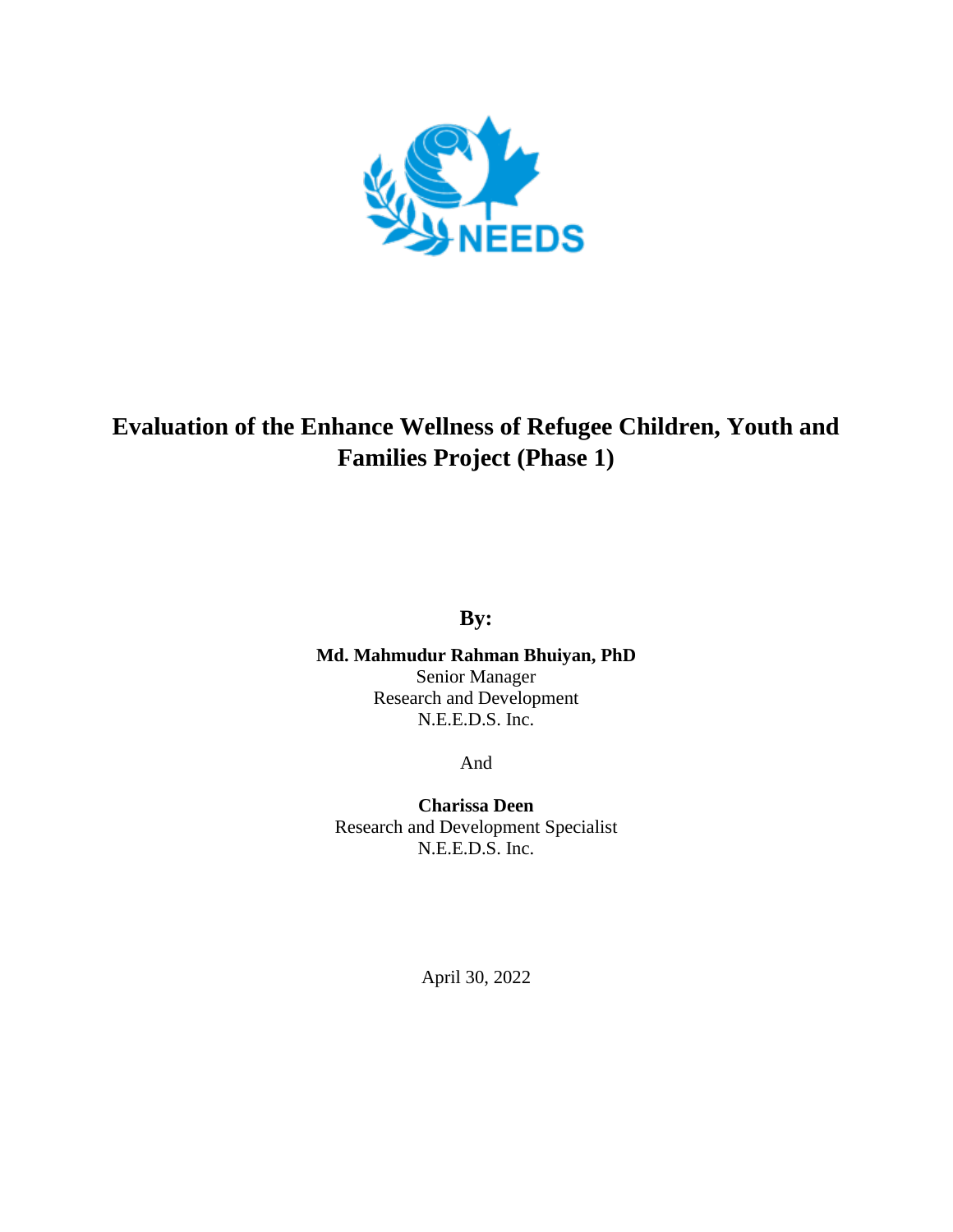# **CONTENTS**

| Section 1: Introduction                      | Page<br>3 |
|----------------------------------------------|-----------|
| Section 2: Objectives and Scope of the Study | 3         |
| Section 3: Methodology                       | 6         |
| Section 4: Participants                      | 7         |
| <b>Section 5: Ethical Considerations</b>     | 7         |
| Section 6: Measurements and Tools            | 8         |
| Section 7: Findings                          | 18        |
| Section 8: Observations and Recommendations  | 26        |
| References                                   | 27        |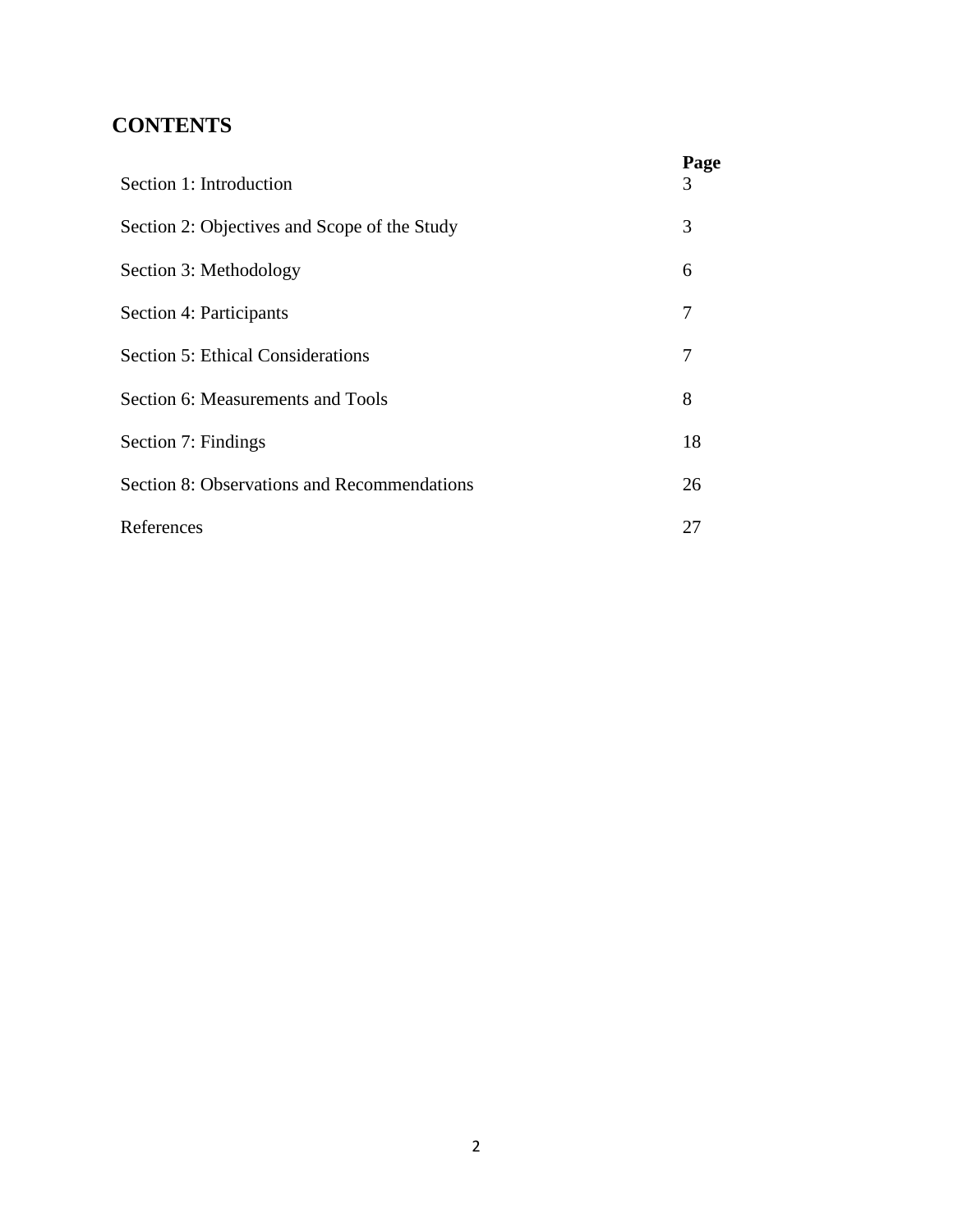### **Section 1: Introduction**

The purpose of the study is to assess the outcomes of a program entitled "Enhance Wellness of Refugee Children and Youth" delivered by Newcomer Educational and Employment Development Services (N.E.E.D.S.) Inc, Winnipeg, Manitoba, funded by Public Health Agency of Canada (PHAC) under the Mental Health Promotion Innovation Fund. Through a set of interventions targeting refugee children and youth (aged 6-21), their parents, and social service providers, the program intends to address several protective factors (such as socio-emotional skills, pro-social skills and problem-solving skills) and risk factors (such as family conflict and social exclusion) with the aim to promote emotional, psychological and social wellbeing of Syrian Refugee children and youth in Winnipeg. A secondary goal of the program is to create an evidence-based intervention for the target population that can be shared with others involved in public health and well-being promotion across Canada.

The program has three primary components. The first component includes psychosocial training (PSE) and educational support for refugee children and youth. This component is delivered separately using different curriculums to children and youth of two age groups: 6 to 12 years and 13 to 21 years. The first group receives a total of 20 hours of PSE sessions in 12 weeks. The second group receives a total of 20 hours of PSE sessions in 12 weeks and homework support up to 700 hours. The second component comprises parents' group sessions (called Circle of Security sessions, total 20 hours in 8 weeks) and parents' gathering (2 sessions per cohort). The third component consists of a one-day training (6 hours) for social service providers (called Making Sense of Trauma training). During Phase 1 (November 2019 – March 2022), the program intends to deliver programming to 200 children and youth, 40 parents, and 300 service providers. The intended outcomes of the program for children and youth include increased coping skills, socio-emotional skills, pro-social behavior, sense of belonging and school connectedness. Intended outcomes for parents include increased parenting skills, reflexive capacity and social support. Finally, the intended outcome for social service providers is increased knowledge and skills to deal with refugee children and youth using the trauma informed perspective. The study intends to learn the extent to which the program achieves its intended outcomes and is useful in promoting the well-being of its primary participants: refugee children, youth and families. Therefore, it primarily wants to address the following research questions:

- (1) To what extent is the program useful in promoting the psychosocial well-being of refugee children and youth participating in the program?
- (2) To what extent is the program useful in increasing parenting skills and social support of refugee parents attending the program?
- (3) To what extent is the program useful increasing service providers' knowledge and awareness in dealing with refugee children and youth using the trauma informed perspective?

# **Section 2: Objectives and Scope of the Study**

The study has three specific objectives:

(1) to learn the extent to which the program is useful in promoting the psychosocial wellbeing of refugee children and youth;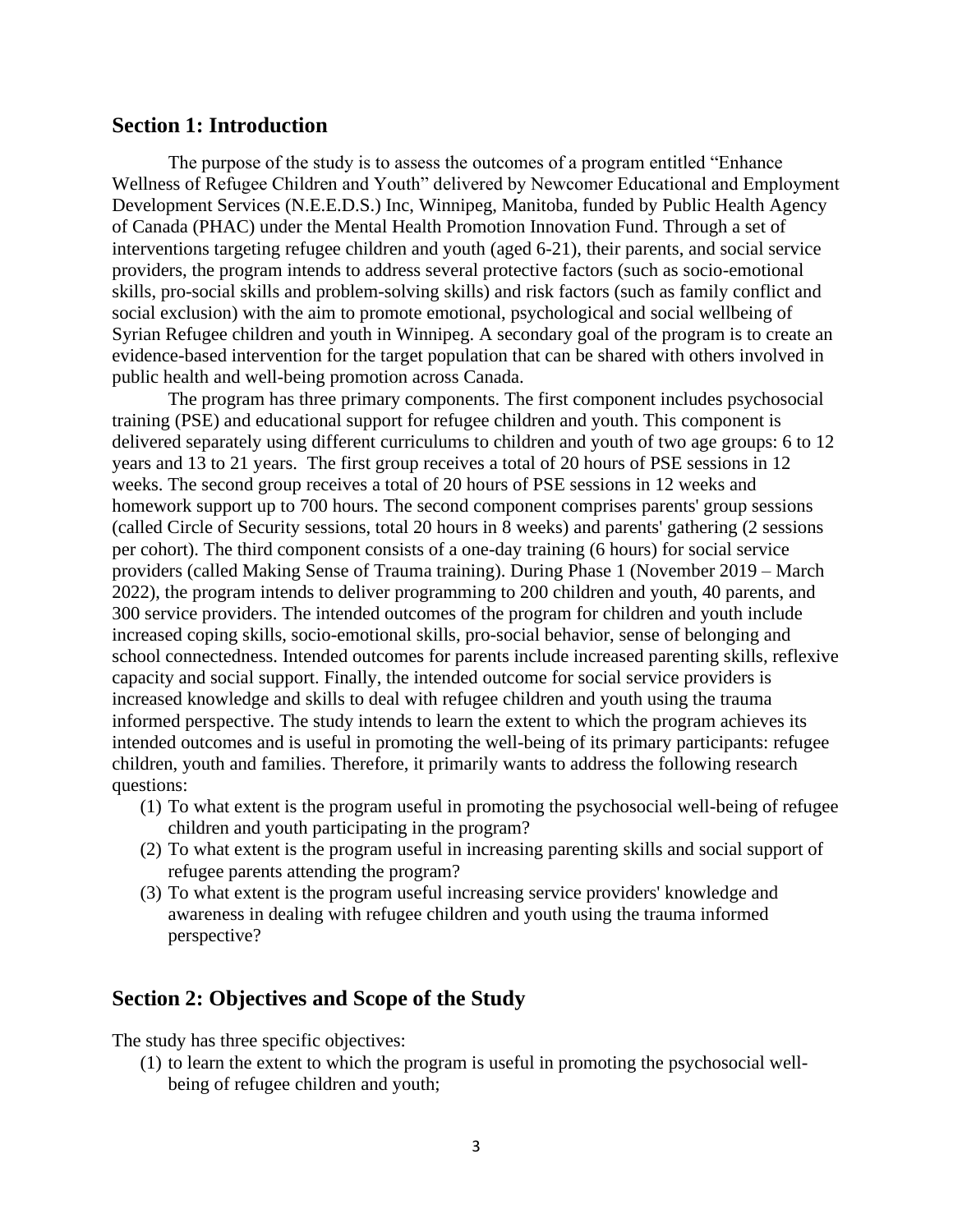- (2) to learn the extent to which the program is useful in increasing parenting skills and social support among refugee parents; and
- (3) to learn the extent to which the program is useful in increasing service providers' knowledge and awareness about using the trauma informed perspective in dealing with refugee children and youth.

With these general objectives, the scope of the investigation has been set in light of the outcomes and indicators identified in the approved program monitoring and evaluation (PME) plan of the project. The outcomes and indicators and related project objectives are presented in the following table:

| <b>Table 1 Outcomes and Indicators</b>                                                                                                                       |                                                                                                                                                                                                                                                                                                                                             |                                                                                                                                                                                                                                                                                                                                                                                                                                                                                                                                                                                                                                                                                           |  |
|--------------------------------------------------------------------------------------------------------------------------------------------------------------|---------------------------------------------------------------------------------------------------------------------------------------------------------------------------------------------------------------------------------------------------------------------------------------------------------------------------------------------|-------------------------------------------------------------------------------------------------------------------------------------------------------------------------------------------------------------------------------------------------------------------------------------------------------------------------------------------------------------------------------------------------------------------------------------------------------------------------------------------------------------------------------------------------------------------------------------------------------------------------------------------------------------------------------------------|--|
| <b>Project Objective</b>                                                                                                                                     | Outcome                                                                                                                                                                                                                                                                                                                                     | <b>Indicators</b>                                                                                                                                                                                                                                                                                                                                                                                                                                                                                                                                                                                                                                                                         |  |
| Objective 1.1: To develop<br>culturally competent and<br>trauma-informed<br>psychosocial group<br>curriculum for refugee<br>children and youth               | - Effective health population<br>intervention created                                                                                                                                                                                                                                                                                       | # of refugee children and<br>youth receiving trauma-<br>informed psychosocial<br>programming                                                                                                                                                                                                                                                                                                                                                                                                                                                                                                                                                                                              |  |
| Objective 1.2: To increase<br>pro-social skills and<br>protective factors in refugee<br>children and youth through<br>the delivery of psychosocial<br>groups | Refugee children and<br>$\blacksquare$<br>youth gain resources,<br>knowledge and skills<br>Refugee children and<br>$\blacksquare$<br>youth have improved<br>health behaviours<br>Refugee children and<br>youth have improved<br>protective factors and<br>reduced risk factors<br>Refugee children and<br>youth have improved<br>well-being | # of refugee children and<br>youth with healthy coping<br>strategies<br># of refugee children and<br>youth increased sense of<br>belonging<br># of refugee children and<br>youth with strengthened<br>social and emotional skills<br># of refugee children and<br>youth with increased positive<br>relationships with peers<br># of refugee children and<br>youth with increased pro-<br>social behaviour<br># of refugee children and<br>youth with increased<br>protective factors<br># of refugee children and<br>youth with increased<br>connections to school and<br>higher engagements in<br>learning activities<br># of refugee children and<br>youth with reduced risk<br>factors |  |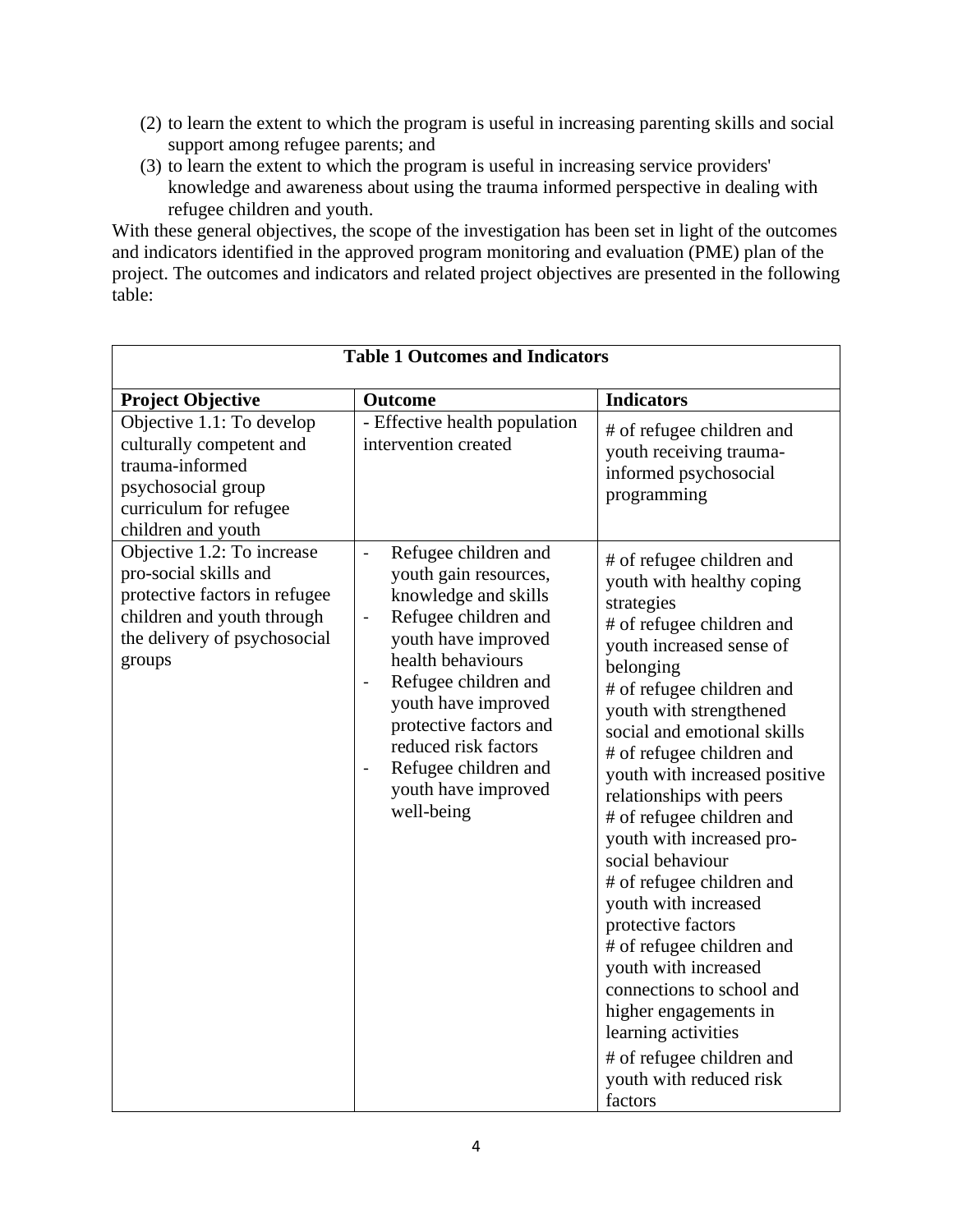| Objective 2.1: Strengthen     | - Adults supporting refugee   | # of refugee                    |
|-------------------------------|-------------------------------|---------------------------------|
| parenting skills and build    | children and youth are better | parents/guardians with          |
| increased social networks of  | able to meet their individual | strengthened parenting skills   |
| parents and guardians from a  | needs                         | # of refugee                    |
| refugee background            | - Refugee children and youth  | parents/guardians with          |
|                               | (program participants) have   | increased reflective capacity   |
|                               | improved well-being           | # of refugee children and       |
|                               |                               | youth with increased            |
|                               |                               | attachment to their             |
|                               |                               | parent/guardian                 |
|                               |                               | # of refugee                    |
|                               |                               | parents/guardians with          |
|                               |                               | increased social support        |
|                               |                               | systems                         |
|                               |                               | # of refugee                    |
|                               |                               | parents/guardians with          |
|                               |                               | increased confidence in their   |
|                               |                               | parenting skills and ability to |
|                               |                               | meet needs of children          |
| Objective 2.2: Enhance the    | - Adults supporting refugee   | # of service                    |
| ability of service providers  | children and youth are better | providers/education staff       |
| and education staff to meet   | able to meet their clients'   | attending training              |
| the needs of refugee children | individual needs              | # of service                    |
| and youth                     | - Refugee children and youth  | providers/education staff with  |
|                               | (program participants) have   | increased knowledge and         |
|                               | improved well-being           | skills related to protective    |
|                               |                               | factors for mental health       |
| Objective 3.1: Identify an    | - Effective population health | # of program participants       |
| evidence-based health         | interventions are identified  | with increased                  |
| population intervention that  |                               | emotional/subjective            |
| increases the wellbeing of    |                               | wellbeing                       |
| refugee children and youth    |                               | # of program participants       |
|                               |                               | with increased psychological    |
|                               |                               | wellbeing                       |
|                               |                               | # of program participants       |
|                               |                               | with increased social           |
|                               |                               | wellbeing                       |
|                               |                               | # of evidence-based             |
|                               |                               | psychosocial products created   |
|                               |                               | (curriculum, supporting         |
|                               |                               | statistics, research findings,  |
|                               |                               | reports, etc.)                  |
|                               |                               | - Nature of evidence            |
|                               |                               | generated through project to    |
|                               |                               | inform policy, practice or      |
|                               |                               | programming                     |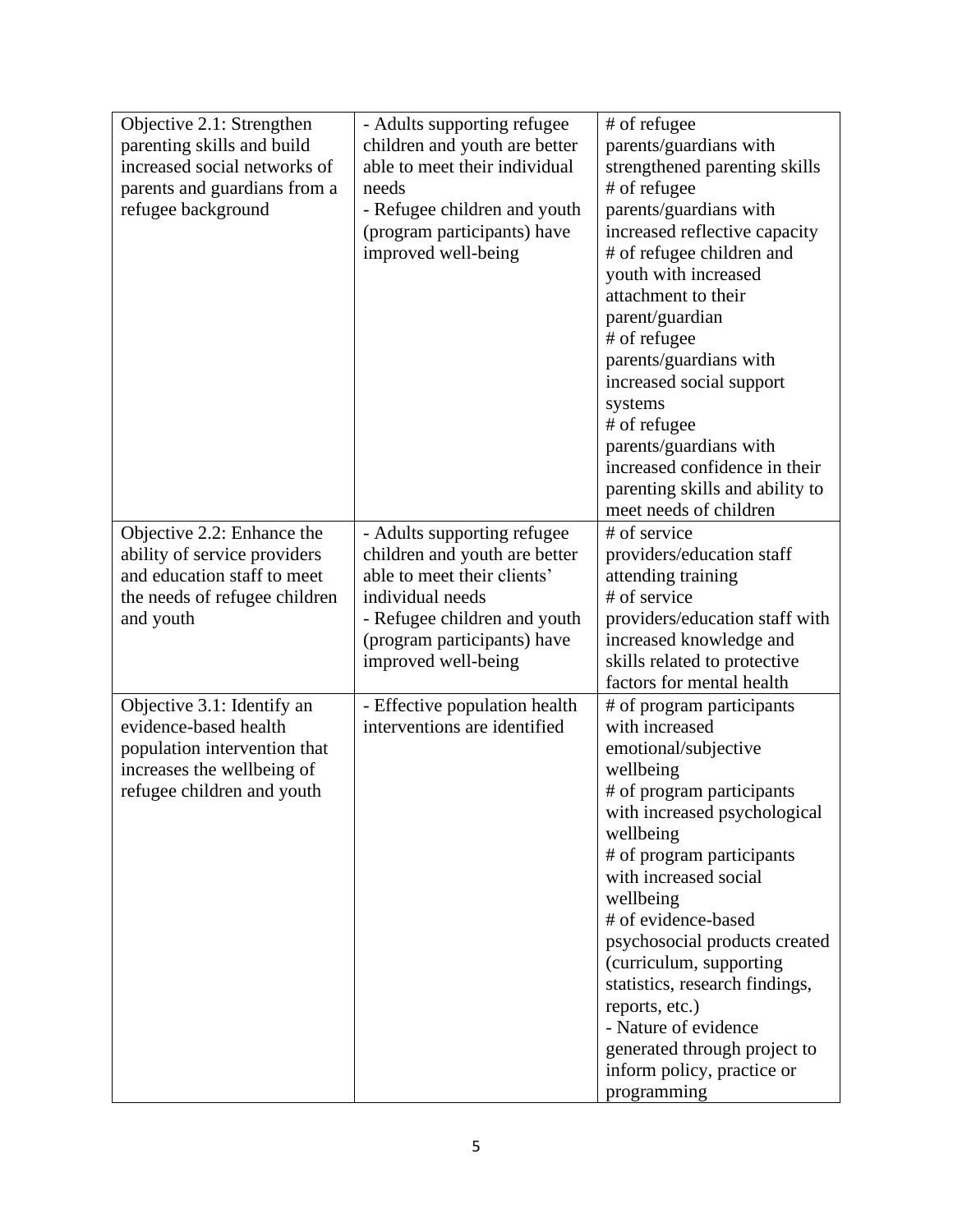| Objective 3.2: To participate<br>in knowledge development<br>activities and exchange | - Refugee children and youth<br>(program participants) have<br>improved well-being | # and duration of multi-<br>sectorial collaborations |
|--------------------------------------------------------------------------------------|------------------------------------------------------------------------------------|------------------------------------------------------|
| promising practices for<br>mental health promotion with                              |                                                                                    |                                                      |
| relevant stakeholders across                                                         |                                                                                    |                                                      |
| Canada                                                                               |                                                                                    |                                                      |

Thus, in light of the PME plan, the study: (a) measured changes in the psychosocial well-being of participating children and youth in terms of their socio-emotional skills, cognitive skills, relationship with peers and adults, prosocial behavior, school performance, and school attachment; (b) measured changes in participating parents' parenting skills and social support in terms of their knowledge and confidence in parenting, their relationship with children, and the presence of others in the city who they can seek assistance from if needed; finally (c), measured, changes in the knowledge and awareness of the trauma informed perspective among the service providers who attended the Making Sense of Trauma (MSOT) training in terms of their knowledge about the principles and tools of using the trauma informed perspective and their interest to use this perspective in dealing with refugee children and youth.

# **Section 3: Methodology**

A combination of quantitative and qualitative approaches has been employed in this evaluation study, including the application of observation, survey, focus groups and semistructured interviews. A pretest-posttest pre-experimental approach has been applied to examine study objective 1 (usefulness of the program in promoting the psychosocial well-being of refugee children and youth) and study objective 2 (usefulness of the program in increasing parenting skills and social support among refugee parents). To examine study objective 3 (usefulness of the program in increasing service providers' knowledge and awareness about using the trauma informed perspective in dealing with refugee children and youth), a posttest only approach was applied. Observation checklists were administered at the beginning and end of psychosocial training and educational sessions among children aged 6-12 to observe changes in their socioemotional skills, cognitive skills, relationships with peers and adults, and pro-social behavior. Survey questionnaires were administered among children and youth aged 13-21 at the beginning (pre-test) and end (posttest) of psychosocial education sessions to observe changes in their emotional skills, problem-solving skills, sense of belonging, relationship with peers, pro-social behavior, school connectedness and academic performance. Survey questionnaires were administered among the participating parents at the beginning (pretest) and end (posttest) of Circle of Security sessions to observe changes in their parenting skills, relationship with children and social support. Survey questionnaires were administered among the service providers after they attended the MSOT training where they were asked to self-report on changes in their knowledge and skills on the trauma informed perspective and their commitment to use this perspective in dealing with refugee children and youth. Focus groups were conducted with the participating parents/guardians and service providers to learn about their perspectives about the usefulness of respective components of the program. In addition, semi-structured interviews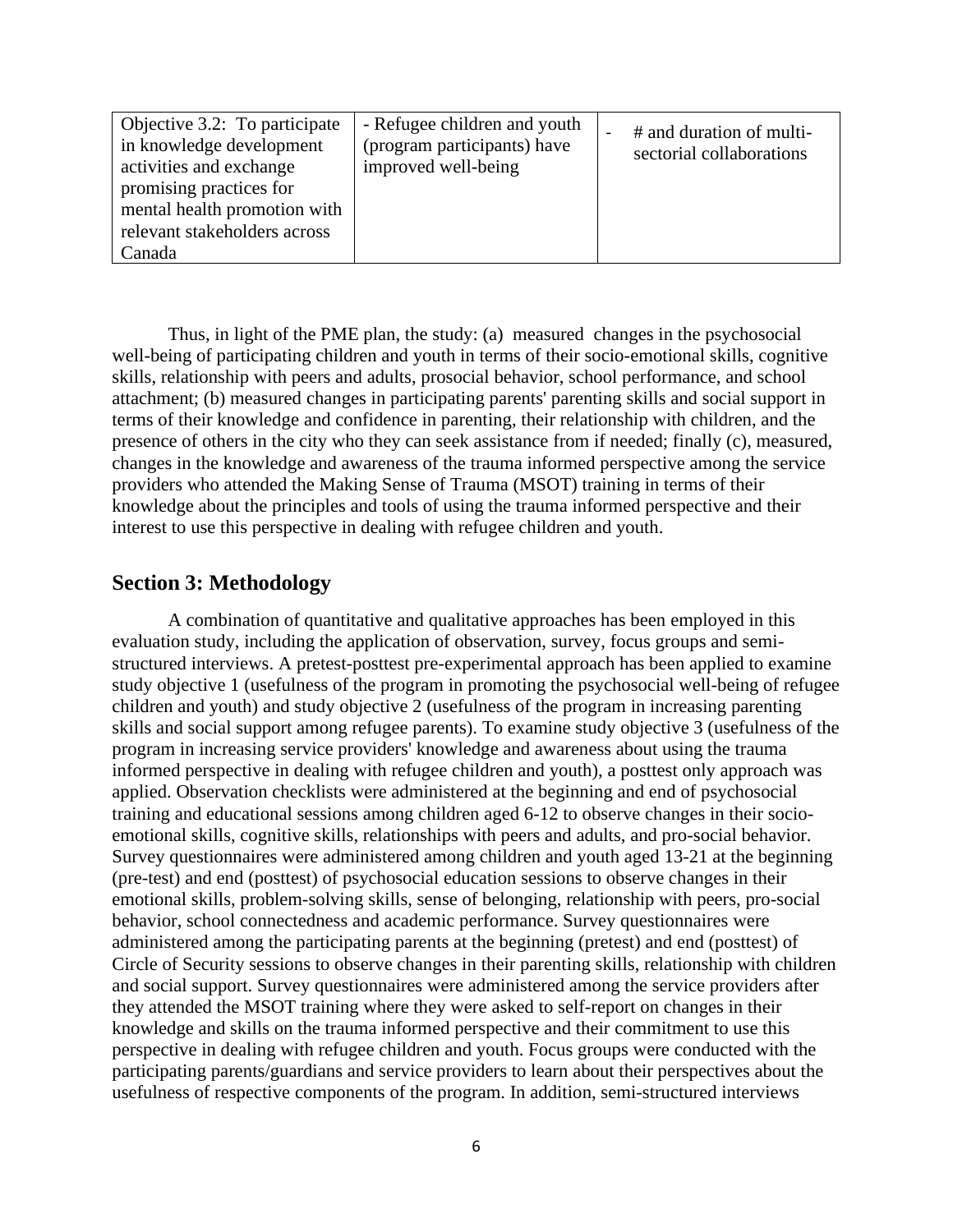were conducted with program facilitators at the end of Phase 1 to learn about their experiences in delivering the program during that period, in terms of the extent to which the program was implemented as planned, the challenges faced, and the lessons learned.

# **Section 4: Participants**

There were four categories of participants in the study, who included: (a) refugee children who attended the PSE sessions for the age group of 6-12 years; (b) children and youth who participated in the PSE sessions for the age group of 13-21 years and homework support sessions; (c) parents who participated in the Circle of Security sessions and monthly parent's gatherings; (d) service providers who attended the MSOT trainings; and (e) the program staff (the program facilitators and the program manager). Children, youth, and parents who participated in both pretests and post-tests were included in quantitative data analysis. MSOT participants participated in post-test only. One hundred and twenty-seven (127) children ages 6- 12, nineteen (19) youth ages 13-21, and thirty-two (32) parents participated in both pretests and post-tests and were included in quantitative analyses. A total of seventy-two (72) MSOT participants participated in post-tests. In addition, ten (10) parents participated in two (2) (5 parents in each group) focus group discussions with COS participants and ten (10) MSOT participants (5 in each group) participated in two focus group discussions with MOST participants. Finally, five (5) project staff participated in one-on-one semi-structure interviews.

# **Section 5: Ethical Considerations**

This evaluation study was approved by the University of Manitoba Psychology/Sociology Research Ethics Board (PSREB). The entire study was carried out complying with the approved ethics protocol. Accordingly, only those adults who provided consent to participate were included in the study. Minor participants (who are younger than 18 years old) were included only if their parents/guardians provided consent for their inclusion and if the minors provided assent to take part in the study. The consent forms for adults contained in greater detail what the surveys or interviews were about, what the risks and benefits of their participation might be for them, and that they should not feel obligated to participate or answer all questions in the survey or interviews. If someone decided to participate in the surveys, he/she was requested to sign the consent form. For potential participants who were unable to read the form due to language barriers, assistance was given from an interpreter to communicate the content of the form with them. If a participant was unable to sign the form, we recorded his/her oral consent where he/she affirmed that he/she decided to participate in the survey being fully informed about it. Only those parents who provide consent will be included in the pretest-post-test surveys.

While including minors in the study, the consent of parents/guardians was solicited first. The consent forms informed parents/guardians who the researchers were, the reason for conducting the research and the kinds of data we would be collecting through observation or self-reported questionnaires and invited parents/guardians to permit us to invite their children to take part in the study. Parents were requested to read and sign the consent form if they decided to give permission. The Assent Form was read out to or given to read to those children at the beginning of the first PSE session whose parents/guardian had given consent and permitted us to invite them to participate. These minors were told that they could participate if they wanted to,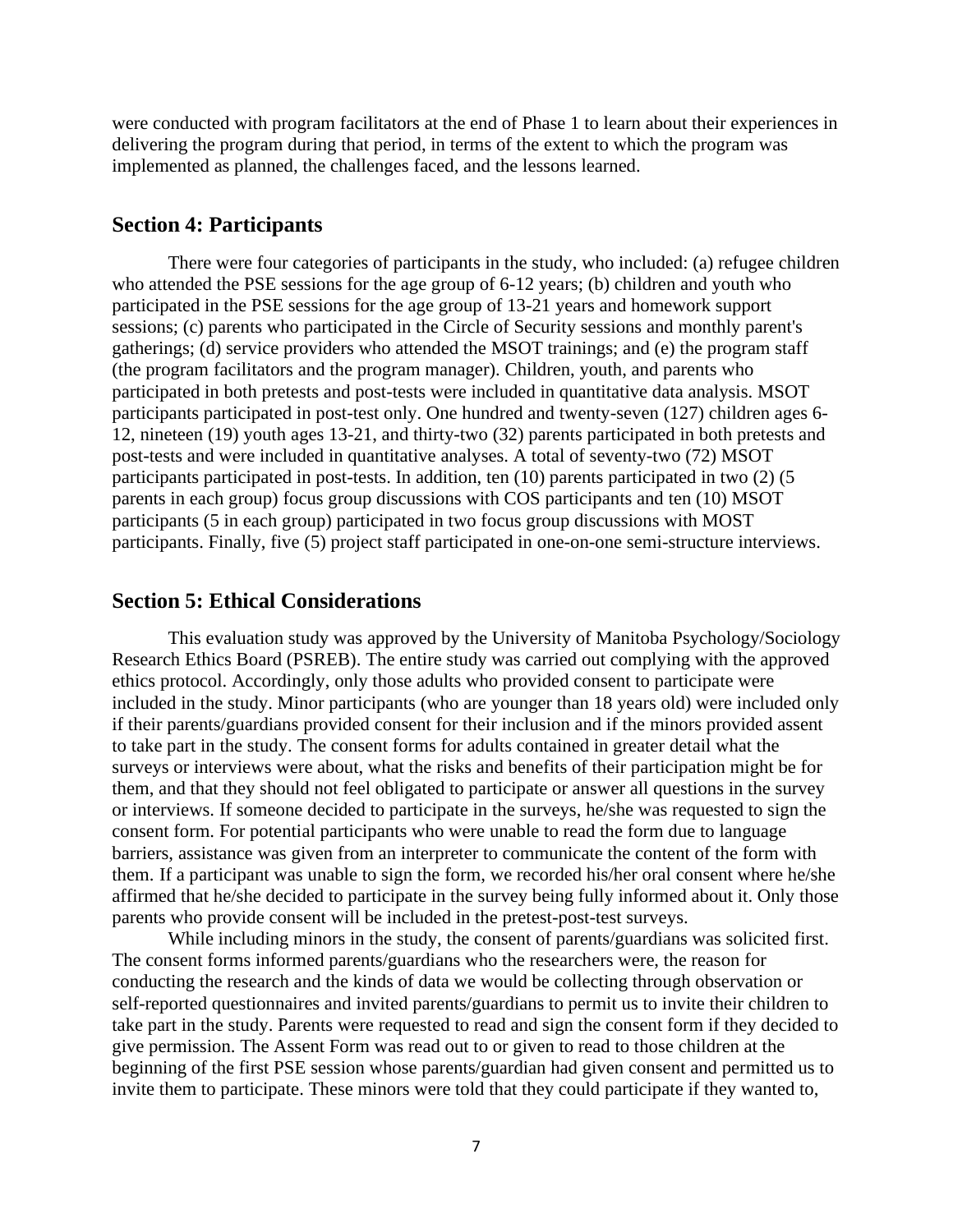and they did not need to participate if they did not want to. There would be no negative consequences of their decisions. It was made clear to them that their decision on whether or not to participate in the study would have no impact on the services to which they were entitled as participants. If they wanted to give their assent to be observed or to participate in pretest-posttest surveys, they were requested to write their names on the Assent Form. Only those children who provided their assent data were included in the study.

All participants and the parents/guardians of participants were assured of the confidentiality of the data to be collected from them. Through the consent forms, they were informed that any personal information gathered in this study would be kept strictly confidential. All data from observations and surveys would be identified only by code number and kept in a locked filing cabinet at N.E.E.D.S. Inc. The Investigators would enter the observational and survey data into an electronic database and save the data into a password locked computer at N.E.E.D.S. Inc. Only the researchers would have access to the data. Data collected through focus groups and in-person interviews would be audio recorded and later transcribed. The transcribed data would not include any identifying information. Both the recording and the transcription would be saved in password locked computer at N.E.E.D.S. Inc. which would be accessible only to the researchers. No participant would be named or identifiable in any reports of this study. Information containing personal identifiers (e.g., consent forms and assent forms) would be destroyed as soon as it was no longer necessary for scientific purposes, approximately 04/22. The recordings and electronic and hardcopies of transcriptions and hardcopies and electronic databases of observational checklists and surveys would be deleted/destroyed once the project reaches its conclusion, approximately 04/22.

# **Section 6: Measurements and Tools**

### **A. Variables**

A total of 18 variables have been used in this study. These include:

- 1. Children and youth social-emotional wellbeing
- 2. Children and youth peer relationships
- 3. Children and youth prosocial skills
- 4. Youth school connectedness
- 5. Youth school performance
- 6. Youth sense of belonging
- 7. Youth problem-solving skills
- 8. Youth coping skills
- 9. Children and youth attachment to parents/guardians
- 10. Youth protective factors for mental health
- 11. Youth risk factors for mental health
- 12. Children's psychological wellbeing
- 13. Youth social wellbeing
- 14. Parents'/guardians' parenting skills
- 15. Parents'/guardians' social support
- 16. Parents'/guardians' reflexive capacity
- 17. Parents'/guardians' confidence in parenting
- 18. Service providers' knowledge and skills in refugee children and youth protective factors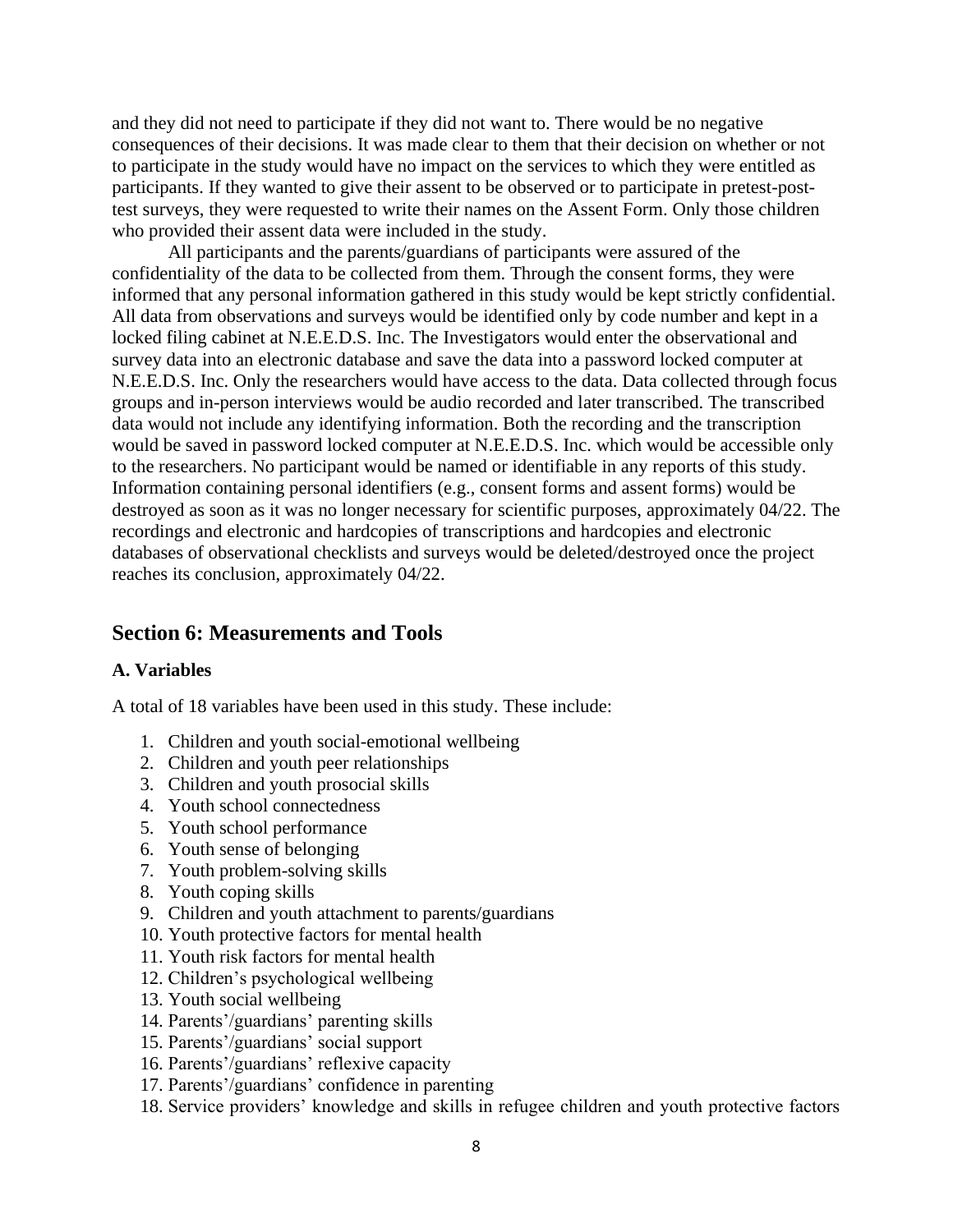### for mental health

Measurements of the variables were as follows:

# 1. **Children and youth social-emotional wellbeing**

Children and youth social-emotional wellbeing was a composite measure that included five items<sup>1</sup>:

- 1. I get a lot of headaches, stomach-aches or sickness
- 2. I worry a lot
- 3. I am often unhappy, depressed or tearful
- 4. I am nervous in new places. I easily lose confidence
- 5. I have many fears, I am easily scared
- 6. I would rather be alone than with people of my age

These items had a 3-point scale ranging from Not true (1), Somewhat true (2) and certainly true (3). The variable ranged from 6 to 15 in the pretest and from 8 to 15 in the post-test.

# **2. Children and youth peer relationship**

Children and youth peer relationship was a composite measure based on five times<sup>2</sup>:

- 1. I would rather be alone than with people of my age
- 2. I have one good friend or more
- 3. Other people of my age generally like me
- 4. Other children or young people pick me on and bully me
- 5. I get along better with adults than with other children

These items had a 3-point scale ranging from Not true (1), Somewhat true (2) and certainly true (3). The variable ranged from 6 to 9 in both pretest post-test.

# **3. Children and youth prosocial skills**

This variable was a composite measure consisting of five items which included:

- 1. I try to be nice to other people, I care about their feelings
- 2. I usually share with others, for example food, games, books
- 3. I am helpful if someone is hurt, upset or feeling ill

<sup>&</sup>lt;sup>1</sup> In the observation checklist for children ages 6-12, the items read: 1) Often complains of headaches, stomachaches or sickness; 2) Many worries or often seems worried; 3) Often unhappy, depressed or tearful; 4) Nervous or clingy in new situations, easily loses confidence; 5) Many fears, easily scared.

 $2 \text{ In the observation check}$  is for children ages 6-12, the items read: 1) Rather solitary, prefers to play alone; 2) Has at least one good friend; 3) Generally liked by other children; 4) Picked on or bullied by other children; 5) Gets along better with adults than with other children.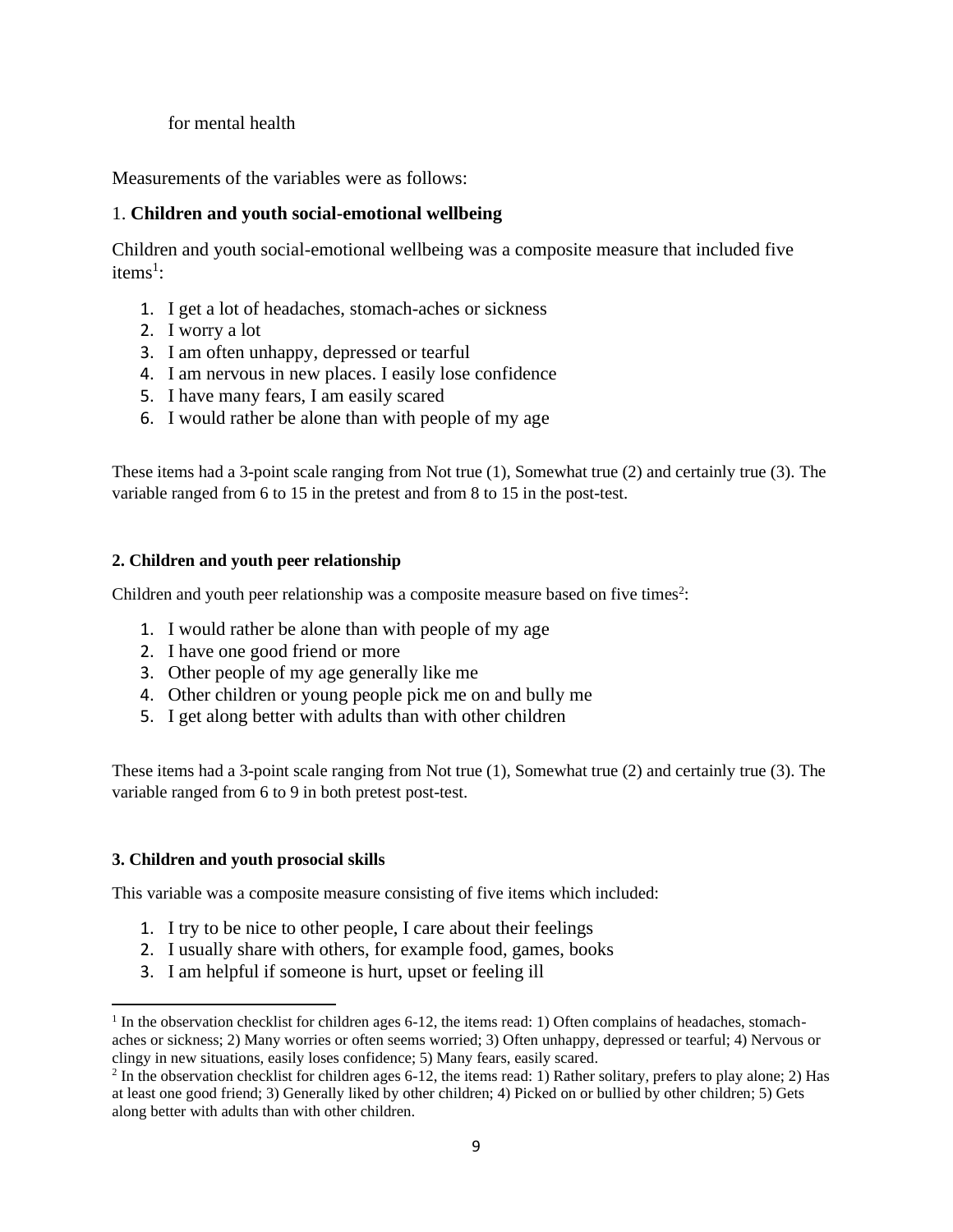- 4. I am kind to younger children
- 5. I often offer to help others (parents, teachers, children)

These items had a 3-point scale ranging from Not true (1), Somewhat true (2) and certainly true (3). The variable ranged from 4 to 15 in pretest and from 7 to 15 in post-test.

The items in children and youth social-emotional wellbeing, children and youth peer relationship, and children and youth prosocial skills variables were adopted from strength and difficulty questionnaires (SDQ) to measure socio-psychological and emotional well-being of the children and youth (that included observational tool for children ages 6-12 to be completed by facilitators and self-reported questionnaires for children and youth ages 13-21). This is the most widely used to tool used all over the world to measure the social and emotional wellbeing of children and youth. The validity and reliability of the tools are established in the literature. One systematic review rated it A (for predictive validity), A (for internal consistency), B (for reliability) and B (for construct validity). These tools are available in 89 languages, including Arabic. More information about this tool is available at: www.sdqinfo.com. This site also includes published articles that examined the validity and reliability of the tool.

### 4. **Youth school connectedness**

This variable was measured by a composite measure based on six items of a five-point Likert scale which were derived from the Hemingway Measure of Adolescent School Connectedness. These items ranged from not at all (1) to very true (5). The validity and reliability of the scale have been confirmed by studies such as Karcher, M. J., & Sass, D.  $(2010).<sup>3</sup>$  The items included:

- 1. I work hard at school
- 2. I enjoy being at school
- 3. I do not find fun in school
- 4. I do well in school
- 5. I feel good about myself when I am at school
- 6. Doing well in school is important to me

The school connectedness variable ranged from 18 to 30 in pretest and from 19 to 30 in the post-test.

### **5. Youth school performance**

Youth school performance was measured by self-reported academic performance scale consisting of four items. These items measure youth's self-reported performance in math, English or Language Arts, social studies/history, and science using a five-point scale ranging from Not Good At All  $(1)$  to Excellent  $(5)$ .<sup>4</sup> The variable ranged from 8 to 18 in pretest and from 13 to 20 in the post-test.

<sup>&</sup>lt;sup>3</sup> School connectedness measures vary widely in content. Many contain items that address feelings about safety while at school as well as rule fairness and teacher support. The Hemingway scale focuses more on aspects of school liking, engagement in school work, and feelings of success in the school context. These latter facets of school connectedness appear to be more amenable to change through mentoring because they focus more on youths' perceptions and behaviors as opposed to more "objective" features of their school environment.

<sup>&</sup>lt;sup>4</sup> Variations of this scale have been used in several large-scale mentoring studies and in the Youth Outcomes Survey administered by Big Brothers Big Sisters agencies nationwide. This scale is generally used when easy access to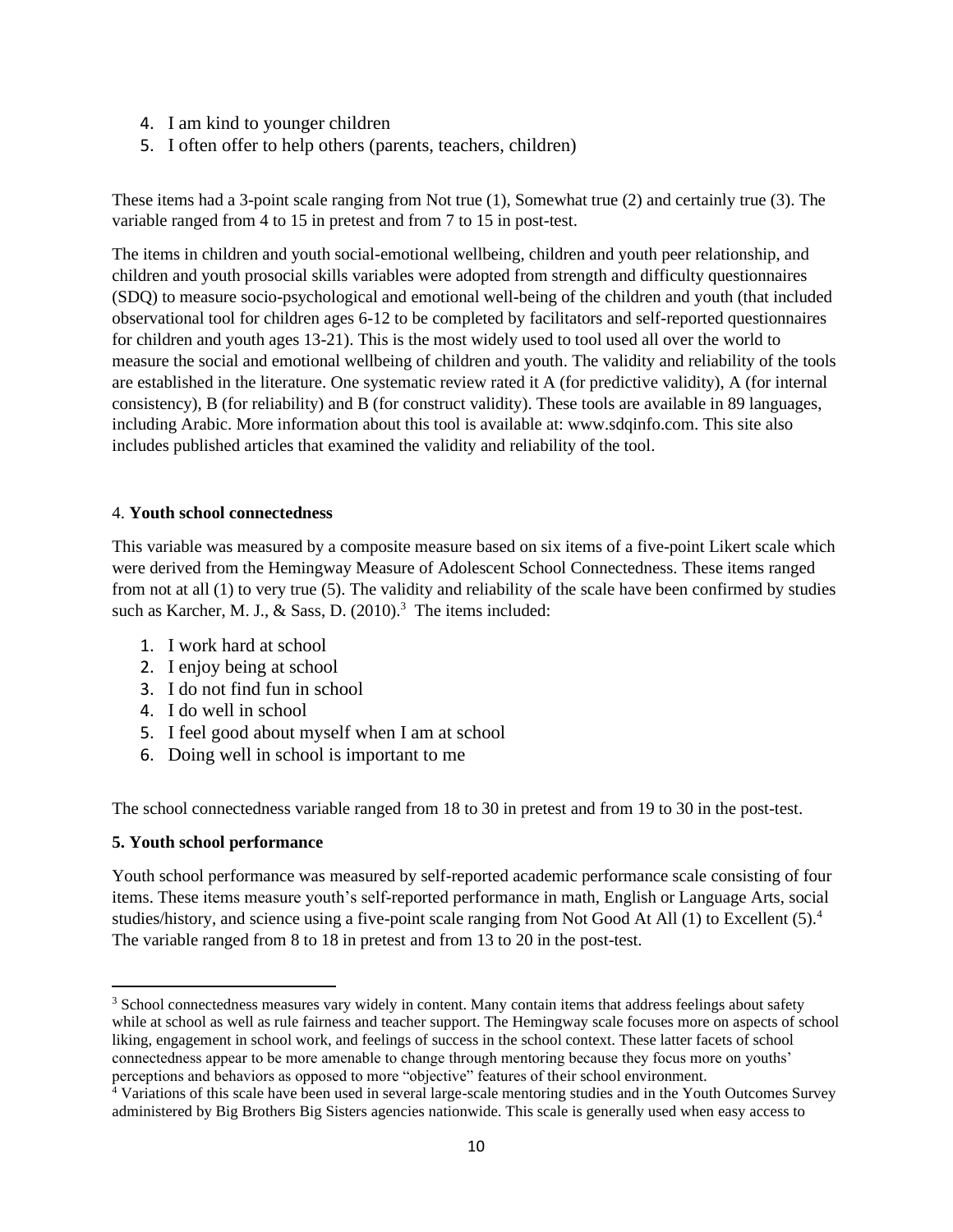| <b>Table 2 Frequency Distributions of the Variables</b> |                                          |                                 |  |
|---------------------------------------------------------|------------------------------------------|---------------------------------|--|
| Variable                                                | Pretest                                  | Posttest                        |  |
| Children and youth social-emotional wellbeing           | Range: 6-15                              | Range: 1-15                     |  |
|                                                         | Mean:13.72                               | Mean: 14.50                     |  |
|                                                         | <b>Standard Deviation: 2.03</b>          | <b>Standard Deviation: 3.15</b> |  |
| Children and youth peer relationship                    | Range: 6-9                               | Range: 6-9                      |  |
|                                                         | Mean:11.88                               | Mean: 12.33                     |  |
|                                                         | Standard Deviation: 1.21                 | <b>Standard Deviation: 1.31</b> |  |
| Children and youth prosocial skills                     | Range: 4-15                              | Range: 7-15                     |  |
|                                                         | Mean: 9.87                               | Mean: 11, 07                    |  |
|                                                         | Standard Deviation: 3.65                 | Standard Deviation: 2.72        |  |
| Youth school connectedness                              | Range: 18-30                             | Range: 19-30                    |  |
|                                                         | Mean: 24.44                              | Mean: 24.84                     |  |
|                                                         | <b>Standard Deviation: 3.22</b>          | <b>Standard Deviation: 2.93</b> |  |
| Youth school performance                                | Range: 8-18                              | Range: 13-20                    |  |
|                                                         | Mean: 14.58                              | Mean: 15.84                     |  |
|                                                         | Standard Deviation: 2.63                 | <b>Standard Deviation: 1.98</b> |  |
| Youth sense of belonging                                | Range: 22-28                             | Range: 20-29                    |  |
|                                                         | Mean:24.89                               | Mean: 25.58                     |  |
|                                                         | Standard Deviation: 1.7                  | Standard Deviation: 2.9         |  |
| Youth problem-solving skills                            | Range: 10-20<br>Mean:15.47               | Range: 13-20<br>Mean: 16.47     |  |
|                                                         |                                          | <b>Standard Deviation: 2.01</b> |  |
| Youth coping skills                                     | Standard Deviation: 2.75<br>Range: 37-46 |                                 |  |
|                                                         | Mean: 40.84                              | Range: 36-49<br>Mean: 43.0      |  |
|                                                         | Standard Deviation: 2.67                 | Standard Deviation: 3.83        |  |
| Children and youth attachment to parents/guardians      | Range: 9-12                              | Range: 8-12                     |  |
|                                                         | Mean: 11.26                              | Mean: 11.53                     |  |
|                                                         | <b>Standard Deviation: .93</b>           | <b>Standard Deviation: 1.02</b> |  |
| Youth protective factors for mental health              | Range: 69-87                             | Range: 71-90                    |  |
|                                                         | Mean: 77.72                              | Mean: 79.47                     |  |
|                                                         | <b>Standard Deviation: 5.2</b>           | Standard Deviation: 6.06        |  |
| Youth risk factors for mental health                    | Range: 32-46                             | Range: 36-47                    |  |
|                                                         | Mean: 39.47                              | Mean: 41.42                     |  |
|                                                         | Standard Deviation: 3.30                 | Standard Deviation: 3.73        |  |
| Children's psychological wellbeing                      | Range: 14-27                             | Range: 16-27                    |  |
|                                                         | Mean: 22.93                              | Mean: 25.44                     |  |
|                                                         | <b>Standard Deviation: 3.27</b>          | Standard Deviation: 2.43        |  |
| Youth social wellbeing                                  | Range: 35-41                             | Range: 31-41                    |  |
|                                                         | Mean: 37.37                              | Mean: 37.21                     |  |
|                                                         | Standard Deviation: 2.08                 | <b>Standard Deviation: 2.97</b> |  |
| Parents'/guardians' parenting skills                    | Range: 9-20                              | Range: 6-20                     |  |
|                                                         | Mean:15.06                               | Mean: 15.25                     |  |
|                                                         | <b>Standard Deviation: 3.32</b>          | Standard Deviation: 3.75        |  |
| Parents'/guardians' social support                      | Range: 1-5                               | Range: 1-5                      |  |
|                                                         | Mean: 3.69                               | Mean: 3.71                      |  |
| Parents'/guardians' reflexive capacity                  | <b>Standard Deviation: 1.42</b>          | <b>Standard Deviation: 1.46</b> |  |
|                                                         | Range: 2-5<br>Mean: 4.38                 | Range: 2-5<br>Mean: 4.69        |  |
|                                                         | Standard Deviation: .87                  | Standard Deviation: .69         |  |
| Parents'/guardians' confidence in parenting             | Range: 2-5                               | Range: 2-5                      |  |
|                                                         | Mean: 4.56                               | Mean: 4.38                      |  |
|                                                         | Standard Deviation: .78                  | Standard Deviation: .83         |  |
| Service providers' knowledge and skills in refugee      | Range:                                   | Range: 6-18                     |  |
| children and youth protective factors for mental health | Mean:                                    | Mean: 14.68                     |  |
|                                                         | <b>Standard Deviation:</b>               | <b>Standard Deviation: 3.18</b> |  |

report cards is not available. In our case, if we find this scale useful, it can be an alternative to using report card. One study (Herrera, C., DuBois, D. L., & Grossman, J. B., 2013) of course has reported that the results of this scale have modest association with actual report card data.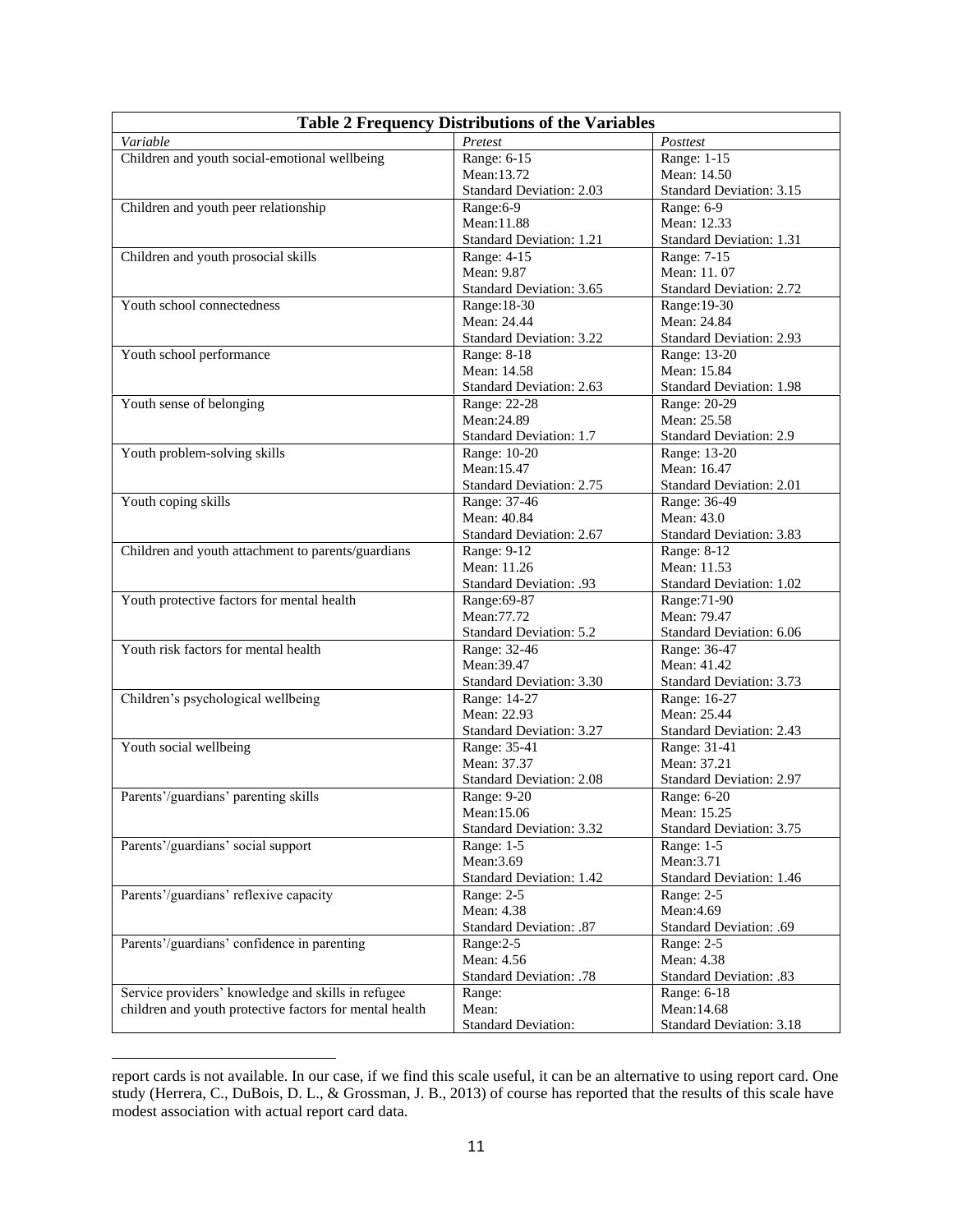### **6. Youth sense of belonging**

This variable was measured by a composite measure consisting of seven, four-point scale items ranging from strongly disagree (1) to strongly agree (4). The items include:

- 1. I feel comfortable around my family
- 2. My family members like to spend time with me
- 3. Someone in my family accepts me for who I am
- 4. I get along well with people my age
- 5. I enjoy spending time with people my age
- 6. The adults at my school like me as much as they like other students
- 7. There is an adult at my school that cares about me

These items were derived from Milwaukee Youth Belongingness Scale (MYBS) which covers the most salient domains in a youth's life: family, school, and peers (most scales focus on sense of belongingness in school). This scale is frequently used in studies on the youth and the validity and reliability of the scale is empirically evident (Slaten, C. D., Rose, C. A., Bonifay, W., & Ferguson, J. K., 2018). The variable ranged from 22 to 28 in the pretest and from 20 to 29 in the post-test.

# **7. Youth problem-solving skills**

This variable was measured by a composite scale created from four, five-point Likert scales ranging from strongly disagree (1) to strongly agree (5). These items were derived from National Longitudinal Study of Adolescent to Adult Health (Add Health), which include:

- 1. When I have a problem to solve, one of the first things I do is get as many facts about the problem as possible.
- 2. When I am attempting to find a solution to a problem, I usually try to think of as many different ways to approach the problem as possible.
- 3. When making decisions, I generally use systematic methods for judging and comparing alternatives.
- 4. After carrying out a solution to a problem, I usually try to think what went right and what went wrong.

The validity and reliability of the measure is evident in literature (Harris, K. M. et al., 2009; Brown, J. S., Meadows, S. O., & Elder, G. J., 2007). The variable ranged from 10 to 20 in pretest and from 13 to 20 in posttest.

# **8. Youth coping skills**

This variable was created by combining three composite measures: socio-emotional skills, prosocial skills, and problem-solving skills, as the program theory (logic model) suggested that this outcome (coping skills) will be achieved through these three outcome indicators (which provides the theoretical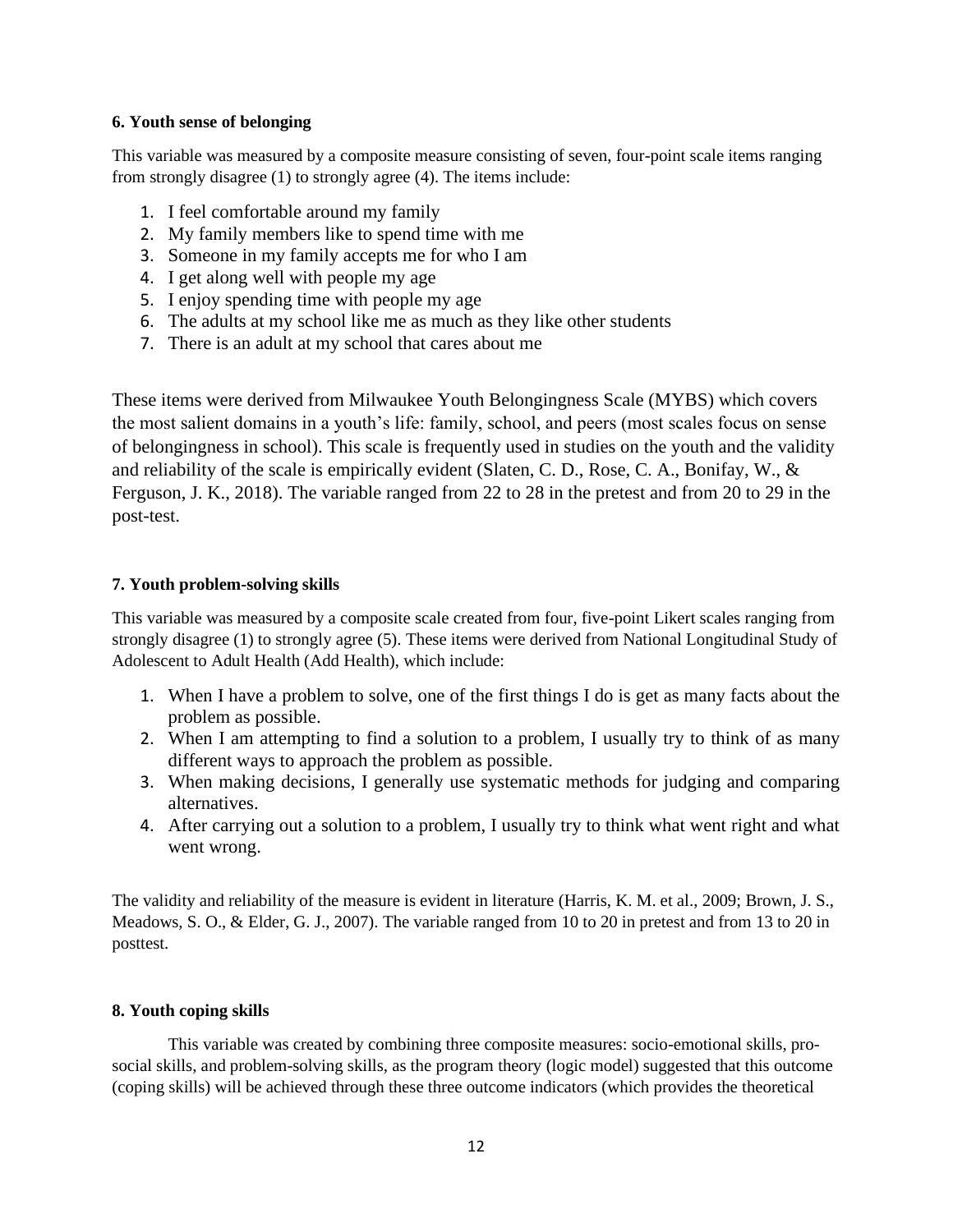validity of the construct). The variable ranged from 37 to 46 in the pretest and from 36 to 49 in the posttest.

### **9. Children and youth attachment to parents/guardians**

This variable was created using a subscale to the sense of variable measure which included three items: (1) I feel comfortable around my family; (2) My family members like to spend time with me; (3) Someone in my family accepts me for who I am. The variable ranged from 9 to 12 in the pretest and from 8 to 12 in the post-test.

#### **10. Youth protective factors for mental health**

Youth protective factors for mental health was measured by creating a composite measure by combining five variables: social-emotional skills, prosocial behavior, problem-solving skills, school connectedness, and peer relationship (as according to the program theory, these five factors are assumed to define protective factors for the refugee children and youth). The variable ranged from 69 to 87 in the pretest and from 71 to 90 in the post-test.

### **11. Youth risk factors for mental health**

This is a composite measure created by combining school performance and sense of belonging. According to the program theory, by enhancing school performance (thus by addressing the risk factor of poor school performance) and promoting sense of belonging (thus by addressing social isolation), the project expects to reduce risk factors. This is why this variable has been created by combining these two factors. The variable ranged from 32 to 46 in the pretest and from 36 to 47 in the post-test.

### **12. Children's psychological wellbeing**

Children's psychological wellbeing was measured by combining two sub-scales of the SDQ sociopsychological and emotional wellbeing scale – conduct problem and hyperactivity and inattention. The measure included nine (9) items – 4 from conduct problems and 5 from hyperactivity and inattention. The items were:

#### Conduct Problem

- 1. Generally, well behaved, usually does what adults request
- 2. Thinks things out before acting
- 3. Often fights with other children or bullies them
- 4. Often lies or cheats

#### Hyperactivity and Inattention

- 1. Restless, overactive, cannot stay still for long
- 2. Often loses temper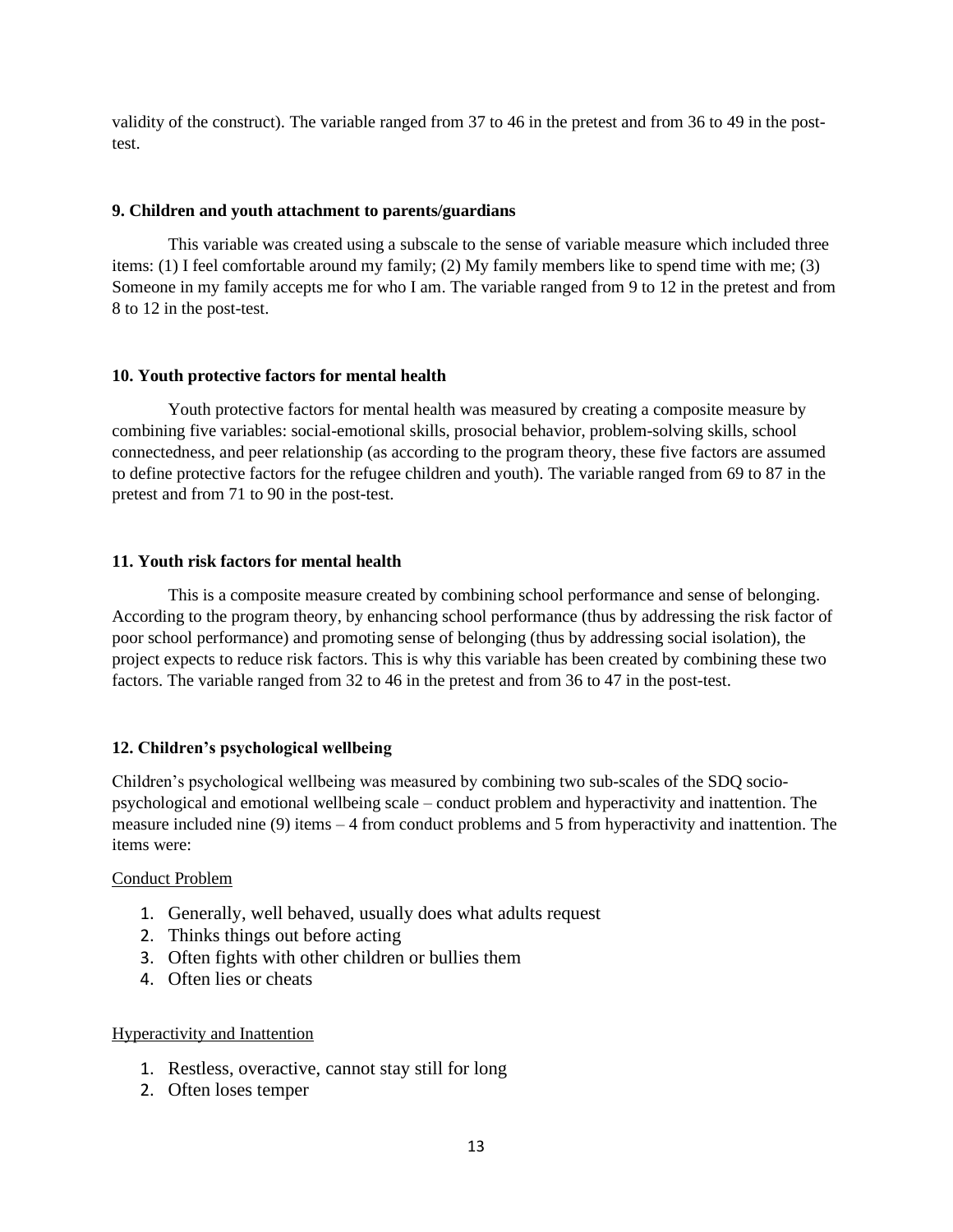- 3. Constantly fidgeting or squirming
- 4. Easily distracted, concentration wanders
- 5. Good attention span, sees work through to the end

The variable ranged from 32 to 46 in the pretest and from 36 to 47 in the post-test.

### **13. Youth social wellbeing**

This was a composite measure created by combining youth peer relationship and sense of belonging. The variable had a range from 35 to 41 in the pretest and from 31 to 41 in the post-test.

The initial intention to measure the variables related to study objective 2 (COS training and changes in parents'/guardians' parenting skills, attachment, and social support) using the scales from *Friends Protective Factors Survey<sup>5</sup>* and Gibaud-Wallston & Wandersman (1978) *Parenting Sense of Competence Scale*. <sup>6</sup> However, while piloting these tools with refugee parents/guardians it was revealed that parents/guardians require heavy interpretation support, and therefore it was decided to measure the variables with fewer and simplified items. The variables related to study objective 2 were, therefore, measured as follows:

### **14. Parents'/guardians' parenting skills**

This variable was measured by four, five-point Likert scale items (ranging from strongly disagree to strongly agree) adopted from *Friends Protective Factors Survey* and Gibaud-Wallston & Wandersman (1978) *Parenting Sense of Competence Scale*. These include:

- 1. I know how to help my children to learn
- 2. I frequently become angry with my children
- 3. Parenting is very stressful for me
- 4. Sometime I do not know what to do as a parent

The variable ranged from 9 to 20 in the pretest and from 6 to 20 in the post-test.

<sup>5</sup> FRIENDS National Center in collaboration with the University of Kansas Institute for Educational Research and Public Service developed this tool which measures five areas of protective factors: includes scales on family functioning, social support, concrete support, nurturing and attachment and knowledge in parenting. The survey has undergone four national field tests for establishing reliability and validity. Materials from that testing can be seen through the following link:

https://friendsnrc.org/protective-factors-survey/pfs/

<sup>&</sup>lt;sup>6</sup> These 13 items measure two subscales: parental satisfaction and parent's self-efficacy. We can use the parents' self-efficacy scale to measure parents' confidence in parenting.

Parenting Sense of Competence Scale has gone through extensive testing across the world and its reliability and validity is evident. This is why it is the most commonly used scale for measuring parental self-efficacy, and it is suitable for non-clinical samples of mothers and fathers. Studies regarding the strengths of this scale includes Gilmore, Linda A. and Cuskelly, Monica (2008).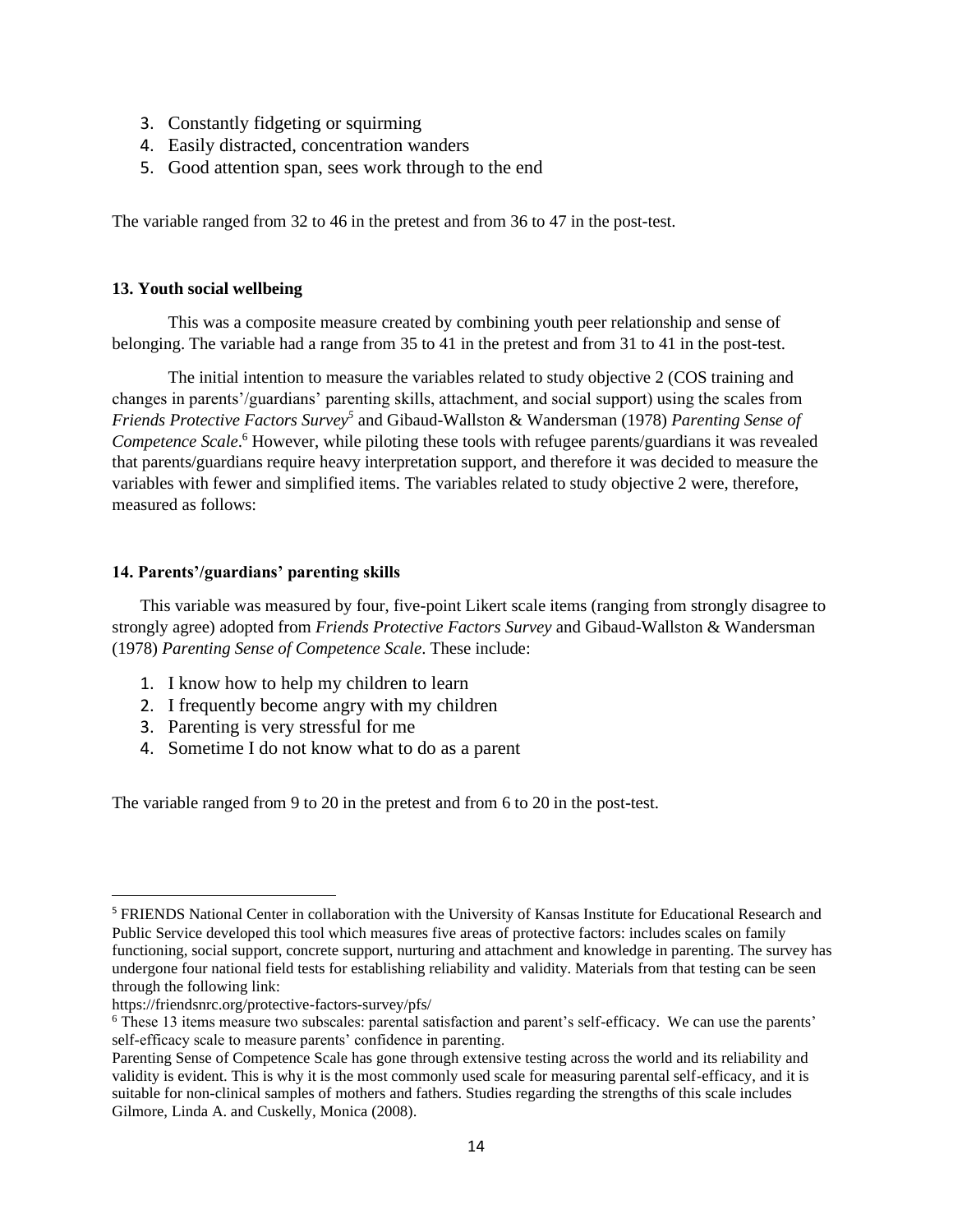### **15. Parents'/guardians' social support**

This variable was measured by single item adopted from Friends Protective Factors Survey ("I have several people in Winnipeg who can help me when needed"). The variable ranged from 1 to 5 in both the pretest and post-test.

### 16. **Parents'/guardians' reflexive capacity**

Parents'/guardians' reflexive capacity was measured by a single item ("I am happy in the way my children are growing"). The variable ranged from 2 to 5 in both the pretest and post-test.

### **17. Parents'/guardians' confidence in parenting**

Parents'/guardians' confidence in parenting was measured by a single item "I am confident that I can meet the needs of my children." The variable ranged from 2 to 5 in both the pretest and post-test.

### **18. Service providers' knowledge and skills in refugee children and youth protective factors for mental health**

This variable was measured by six, four-point scales that were used to capture MSOT participants' opinion about the influence of the MSOT training on their knowledge and skills about trauma-informed treatment of refugee children and youth. The items were:

- 1. My knowledge of the principles of being trauma-informed has increased
- 2. I am more informed about the impact of trauma on children and youth
- 3. My knowledge about the forms of survival responses of trauma-affected children and youth has increased
- 4. My knowledge of the proper ways and steps for listening to trauma stories increased
- 5. I am more confident about how to support children or youth who have gone through trauma
- 6. My feel more committed to apply the trauma-informed perspective in dealing with my students/clients

The composite measure created from these items had a range from 6 to 18.

### B. **Tool for focus group with COS participants**

The interview schedule for focus groups with COS participant refugee parents/guardians included 14 (fourteen) questions. The questions are as follows:

- 1. What were the sessions about? What was discussed or taught in the Circle of Security sessions?
- 2. Can you remember some of the lessons you learned from these sessions?
- 3. Were there discussions on children's needs in the sessions? Do you think that, as a result of attending the sessions, you have a better ability to identify your children's needs and address them? If yes, how? If not, why not?
- 4. Do you think that the sessions helped you to increase your knowledge about how to take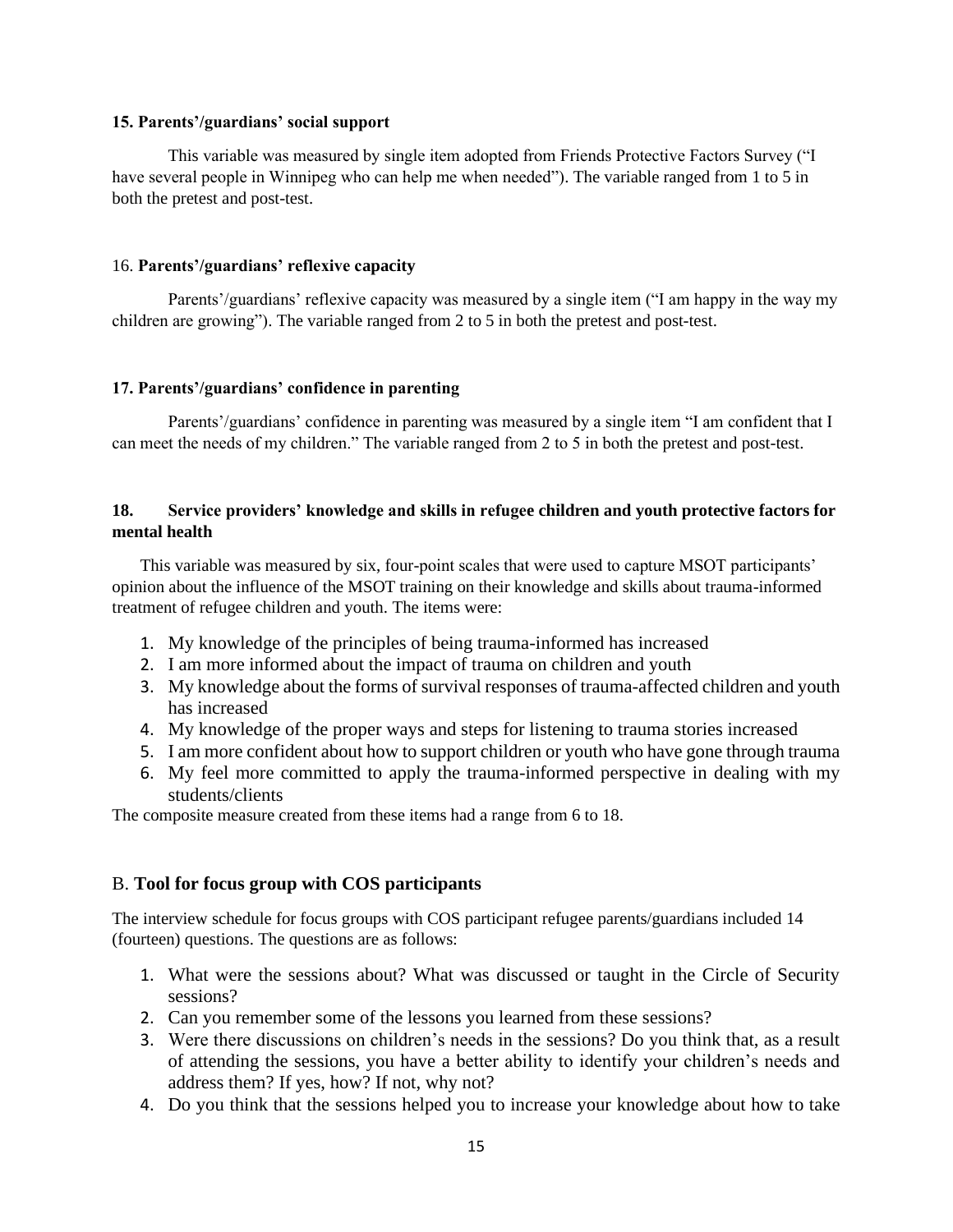care of children and support them in Canada? If yes, how? If not, why not?

- 5. Have you made any changes in parenting based on what you learned in the Circle of Security sessions? If yes, what were these changes? Please share in detail [probe: why they made these changes and if they found these changes useful].
- 6. Do you think that, as a result of attending the sessions, you are more confident about how to guide your children and give them good directions? If yes, how? If not, why not?
- 7. Do you think that since attending the sessions your relationship with your children has improved? If yes, how? If not, why not?
- 8. Did the sessions help you make friends or find people who can help you? If yes, how? If not, could you explain why?
- 9. How would you describe yourself as a caregiver now that you have completed Circle of Security?
- 10. Would you recommend other newcomer parents to attend the program?
- 11. Was there anything in those sessions that you did not like, or was there anything that hurt you during the sessions?
- 12. Did you find anything in the sessions that you think was not appropriate according to your own culture?
- 13. Do you have any thoughts on how these sessions could be improved?
- 14. Do you want to share anything about the psychological sessions I have not asked about?

# **C. Tool for focus group with MSOT participants**

The schedule for focus groups with MSOT participant refugee parents/guardians included seven (7) questions. The questions are as follows:

- 1. Could you please tell what you learned from the MSOT training that you still remember?
- 2. What did you find most interesting in the MSOT training? Why was that most interesting to you? Please explain.
- 3. Do you find the lessons relevant and useful in your profession? If yes, how?
- 4. Have you made any changes in your practice after attending the training? If yes, what were those changes? Do you find those changes useful? If yes, how? If not why? Please explain.
- 5. Do you think that people who work with children and youth will benefit from attending this training? If yes, how? If not why?
- 6. Do you think that this type of training should be available for practitioners working with children and youth? If yes, why? If not, why not? Could you please explain?
- 7. Do you want to add anything about the MSOT program that we have not discussed here?

# **D. Tool for interviewing Enhance Wellness project staff**

The schedule for one-on-one interviews with the program facilitators included eleven (11) questions. These questions include:

- 1. How long had you been involved with the program?
- 2. To your best understanding, was the program implemented as plan? Was there a component not fully implemented? Why?
- 3. Based on your own observations, to what extent has the program been able to achieve its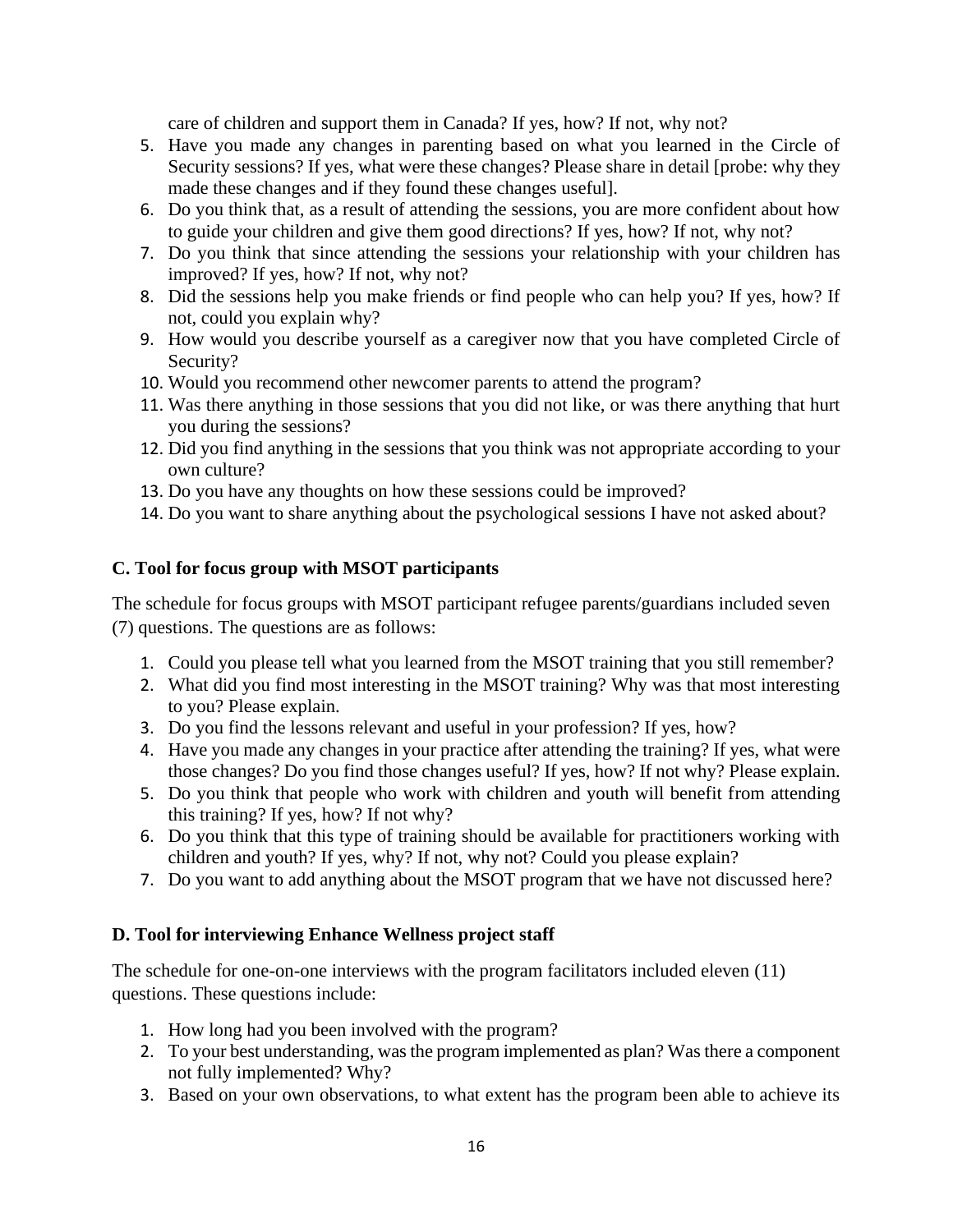intended outcomes in Phase 1? Please explain.

- 4. Do you think that the organizational and management structures of the program were appropriate to deliver it properly? If yes, how? If not, why? Could you please explain?
- 5. Do you think that the program had sufficient resources to achieve its objectives? Why do you think that? Could you please tell in detail?
- 6. According to your best observation, were there any issues in delivering the program, which might have limited its ability to achieve its intended outcomes? If yes, which were those issues? Could you please share in detail?
- 7. Were there challenges around reaching, recruitment or retention of participants? If there were, what type of challenges were these? How did you address them? Did these challenges affect the implementation of the program and how?
- 8. According to your understanding, what were the most important challenges in implementing the program? Could you please describe them in detail?
- 9. According to your understanding, what were the most important lessons you learned in facilitating the program? Could you please describe them in detail?
- 10. If the program were to be implemented in future, what changes would you recommend? Could you please justify your recommendations?
- 11. Would you like to add anything that you have not been asked about? Please feel free to share.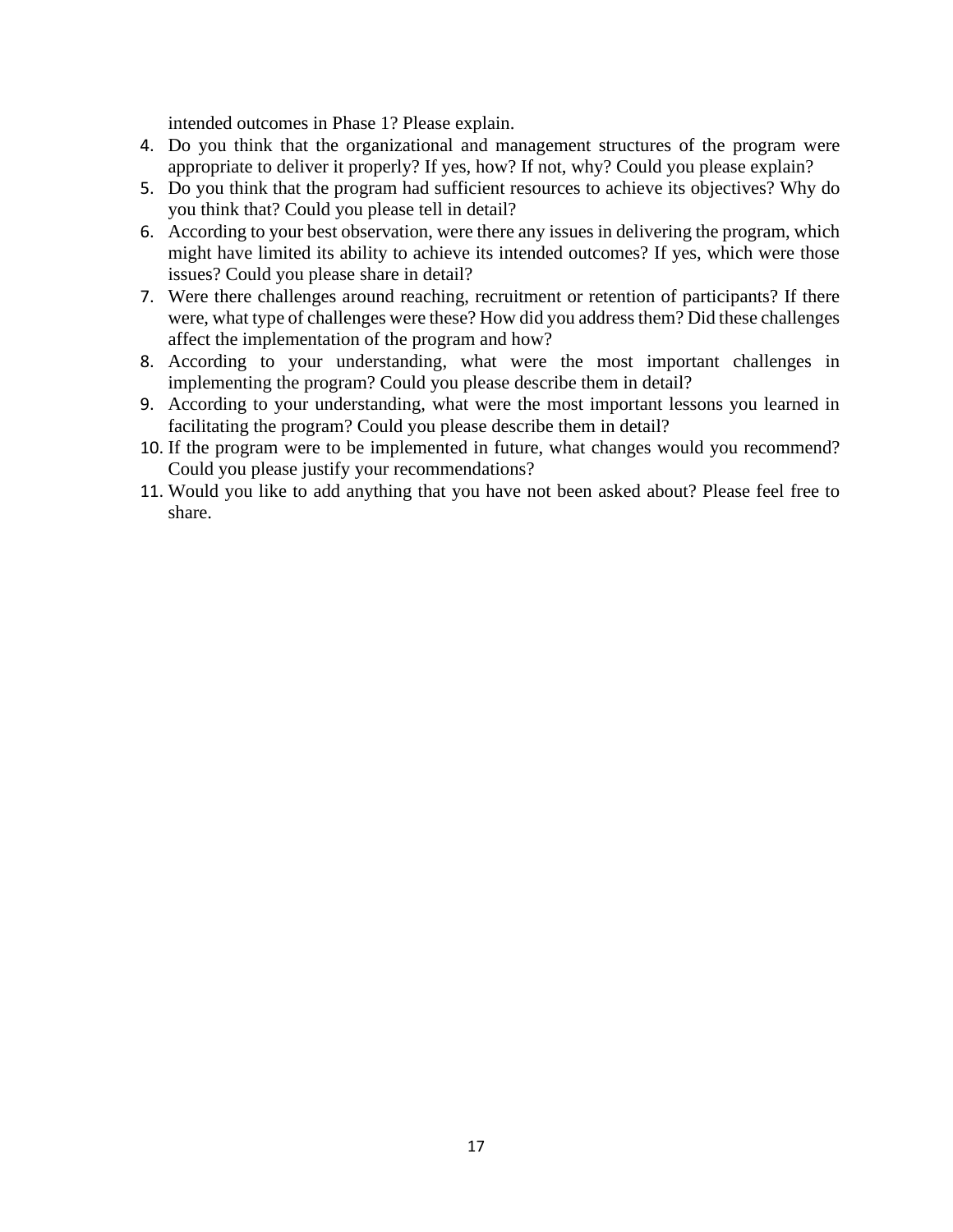# **Section 7: Findings**

# **A. Quantitative Findings**

The table below presents the quantitative findings in light of the indicators' expected changes outlined in the PME plan of the project.

| <b>Outcome Indicators</b>                                                           | <b>Number of</b><br>participants | <b>Result</b>  |
|-------------------------------------------------------------------------------------|----------------------------------|----------------|
| # of refugee children and youth receiving trauma-informed                           | N/A                              | 348            |
| psychosocial programming                                                            |                                  |                |
| # of refugee children and youth with healthy coping strategies                      | 19                               | 12             |
| # of refugee children and youth increased sense of belonging                        | 19                               | 10             |
| # of refugee children and youth with strengthened social and<br>emotional skills    | 127                              | 40             |
| # of refugee children and youth with increased positive relationships<br>with peers | 67                               | 36             |
| # of refugee children and youth with increased pro-social behaviour                 | 45                               | 29             |
| # of refugee children and youth with increased protective factors                   | 18                               | 9              |
| # of refugee children and youth with increased connections to school                | 18                               | 10             |
| and higher engagements in learning activities                                       |                                  |                |
| # of refugee children and youth with reduced risk factors                           | 19                               | 11             |
| # of refugee parents/guardians with strengthened parenting skills                   | 32                               | 16             |
| # of refugee parents/guardians with increased reflective capacity                   | 32                               | 12             |
| # of refugee children and youth with increased attachment to their                  | 19                               | $\overline{7}$ |
| parent/guardian                                                                     |                                  |                |
| # of refugee parents/guardians with increased social support systems                | 32                               | 9              |
| # of refugee parents/guardians with increased confidence in their                   | $\overline{32}$                  | $\overline{3}$ |
| parenting skills and ability to meet needs of children                              |                                  |                |
| # of service providers/education staff attending training                           | N/A                              | 207            |
| # of service providers/education staff with increased knowledge and                 | 72                               | 72             |
| to protective factors for mental health<br>skills related                           |                                  |                |
| # of program participants with increased emotional/subjective                       | 127                              | 40             |
| wellbeing                                                                           |                                  |                |
| # of program participants with increased psychological wellbeing                    | 107                              | 48             |
| # of program participants with increased social wellbeing                           | 19                               | $\mathbf{9}$   |
| # of evidence-based psychosocial products created (curriculum,                      | N/A                              | 3 <sup>7</sup> |
| supporting statistics, research findings, reports, etc.)                            |                                  |                |
| Nature of evidence generated through project to inform policy,                      | N/A                              | Evaluation     |
| practice or programming                                                             |                                  | Report         |
| # and duration of multi-sectorial collaborations                                    | N/A                              | $5^8$          |

<sup>7</sup>

<sup>1.</sup> a psychosocial educational curriculum for refugee children and youth

<sup>2. 18</sup> second stage workshop series (including adaptations for different age categories)

<sup>3.</sup> *Big Feelings Come and Go* (*Big Feelings*) published by Canadian Centre for Child Protection (CCCP) has been translated into four different languages

<sup>8</sup> Collaborations include formal partnerships with Louis Riel School Division, Pembina Trails School Division,

Winnipeg School Division, New Directions, and Canadian Centre for Child Protection.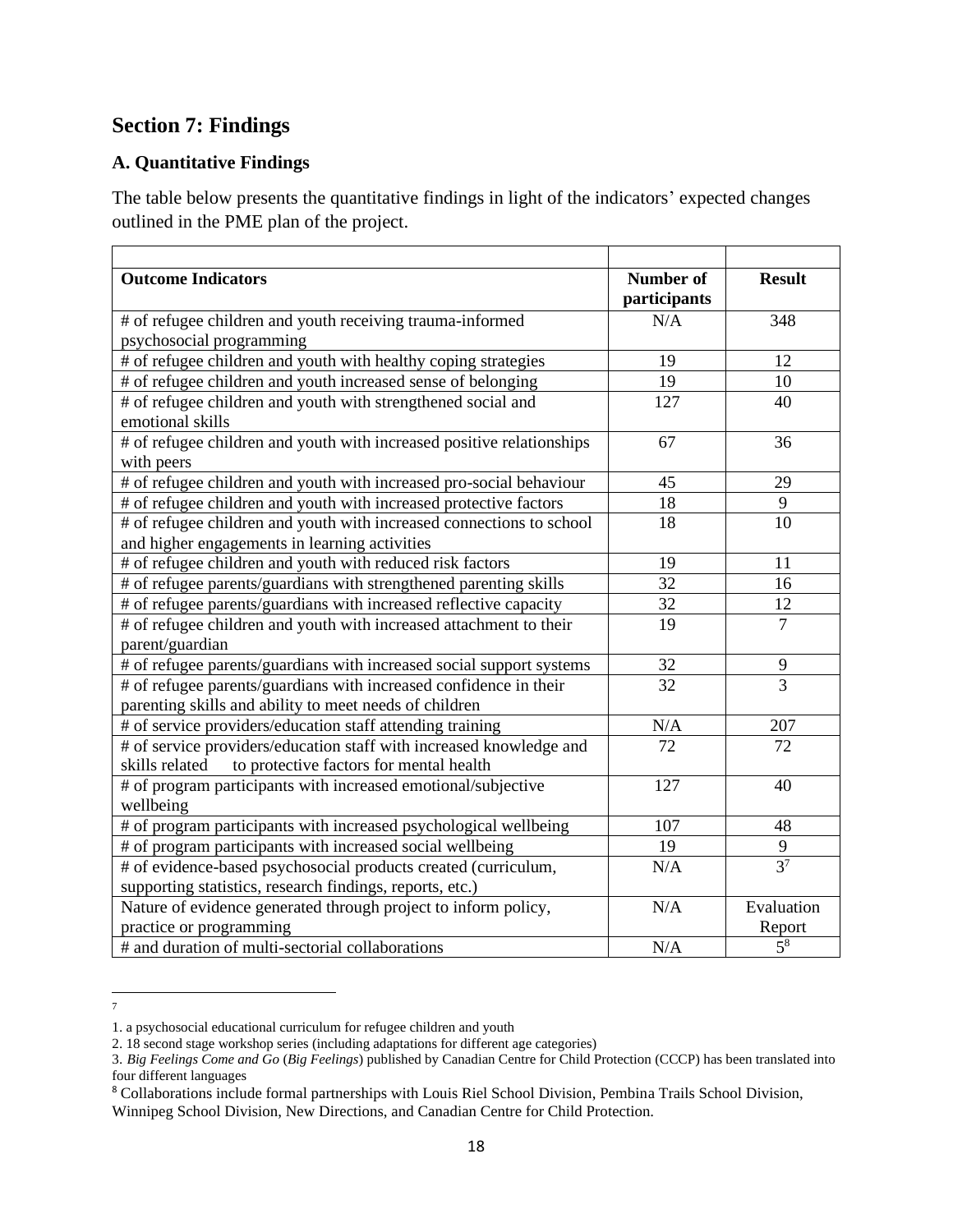### **B. Qualitative Findings:**

### **1. Perspectives of COS Participants**

The Circle of Security focus groups gathered feedback from parent participants on the eight sessions of the program and yielded several interesting insights for future programming.

The most striking trend in the feedback was an unanimous call for similar programming focused on parenting teenagers. All of the participants related their fears around raising teens in a new country without the community supports and cultural norms and mores they were accustomed to. One parent used imagery from the sessions, saying that she had "shark music" playing in her mind when she considers how to raise her teenagers in Canada. The participants explained how they are looking for ways their teenagers can volunteer or work to keep them from getting into "trouble" in Canada. Another participant noted how in her country, if the teenagers left the house, they would go to other family members' homes or to see their grandparents and she knew her children were safe. But in Canada, when her teen leaves the house, she doesn't know where he goes or if he is safe. These differences were part of the background to the calls for workshops on parenting teens.

**"I am afraid to raise my teenagers in Canada. The shark music plays in my head".** Participant 1

**"We have to deal with our kids differently depending on their ages".** Participant 2

The second major trend in the feedback was the participants' felt need for information or strategies to bridge their own current parenting skills to additional skills needed for parenting in Canada. Several participants mentioned that in their country of origin, "rules and regulations" or "laws" about children and families are very different than Canada's laws. The participants expressed that they were used to allowing their young children to wander or play unsupervised but had found that in Canada this is unacceptable. The difference or lack of laws regarding children in their countries and Canada produced an unspoken feeling of confusion or fear among the participants.

Attending the training produced an increase in confidence and a new awareness of their parenting practices among the participants. One mother said "We are more confident in our parenting now because in our country no one teaches us, only we learn by experience. But now, someone teaches us." Another parent relayed that he noticed a difference in his actions; now, when his child asked him to play, he went outside to play with him, having learned about the importance of "with-ness" from the training. Another parent mentioned that she had learned how to create a safe and healthy atmosphere even when doing "nothing" at home, and that happiness can be created inside the home, and is not limited to special events or outings. Another participant told a significant story about how her daughter came home and wanted to tell her something, but she continued doing what she was doing while listening to her child. Finally, after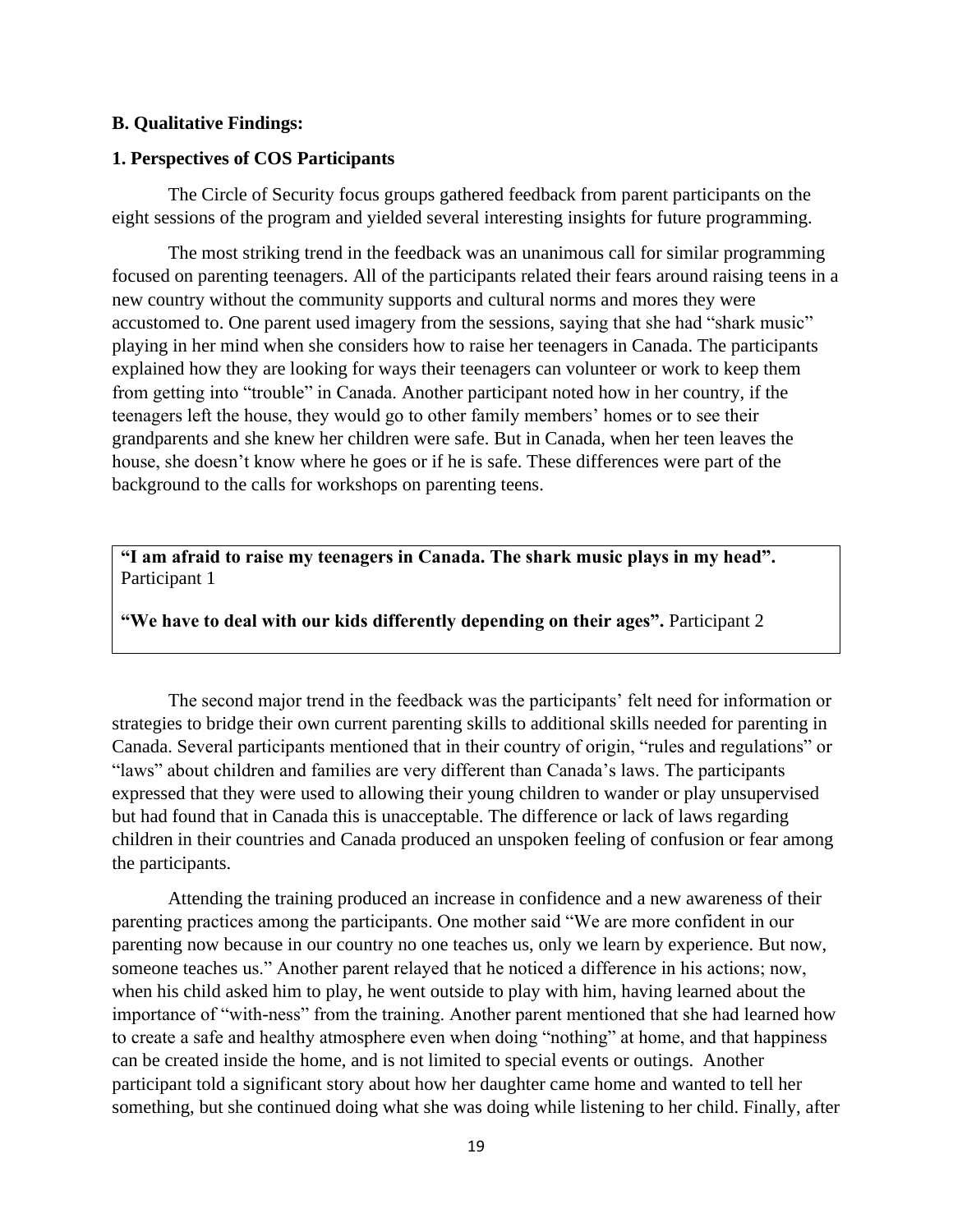several attempts, the daughter became angry at the apparent inattentiveness of her mother. It was then that the participant realised her mistake and remembered the program training. She said that she remembered how if she makes eye contact with her daughter and showed in other ways that she was listening to the daughter it would have made her daughter feel more heard. One participant summed up her experience in the program by saying that she is now more able to make good decisions for her children and that "My relationship with my children has improved since taking the course".

**"I have learned how to make my children feel safe."** Participant 1

**"I mix good things from my culture and Canadian culture in my parenting."** Participant 3

**"We learned a lot from the program."** Participant 4

**"I learned how to work with my kids in a new culture and country. We must listen to the kids and enjoy time with them."** Participant 2

### *Recommendations:*

As mentioned above, all participants requested a similar course focusing on teens. Other suggestions included a change in program delivery timing – one participant said evening courses would be easier to attend. Another participant recommendation was to hold the classes in person because "Newcomers like in-person classes more than zoom". Program staff explained that the move to online programming was due to COVID-19 restrictions.

Participants mentioned that the training was not culturally offensive in anyway and that the learning was valuable to their daily lives.

### **2. Perspectives of MSOT Participants**

The Making Sense of Trauma training focus group evaluation found an overwhelmingly positive reception amongst participants. The six-hour training provided frontline service delivery participants with practical tools and the theoretical framework to understand what trauma is and how it affects the every day lives of people. In describing the training, participants used words such as "very useful" and "practical" repeatedly. The evaluation consisted of seven discussion questions and participants shared their experiences of the training. Two key themes that emerged in the discussions were how the training provided a) a framework of knowledge on trauma and b) hands-on practices for their daily child and youth work and examples for identifying and regulating trauma responses.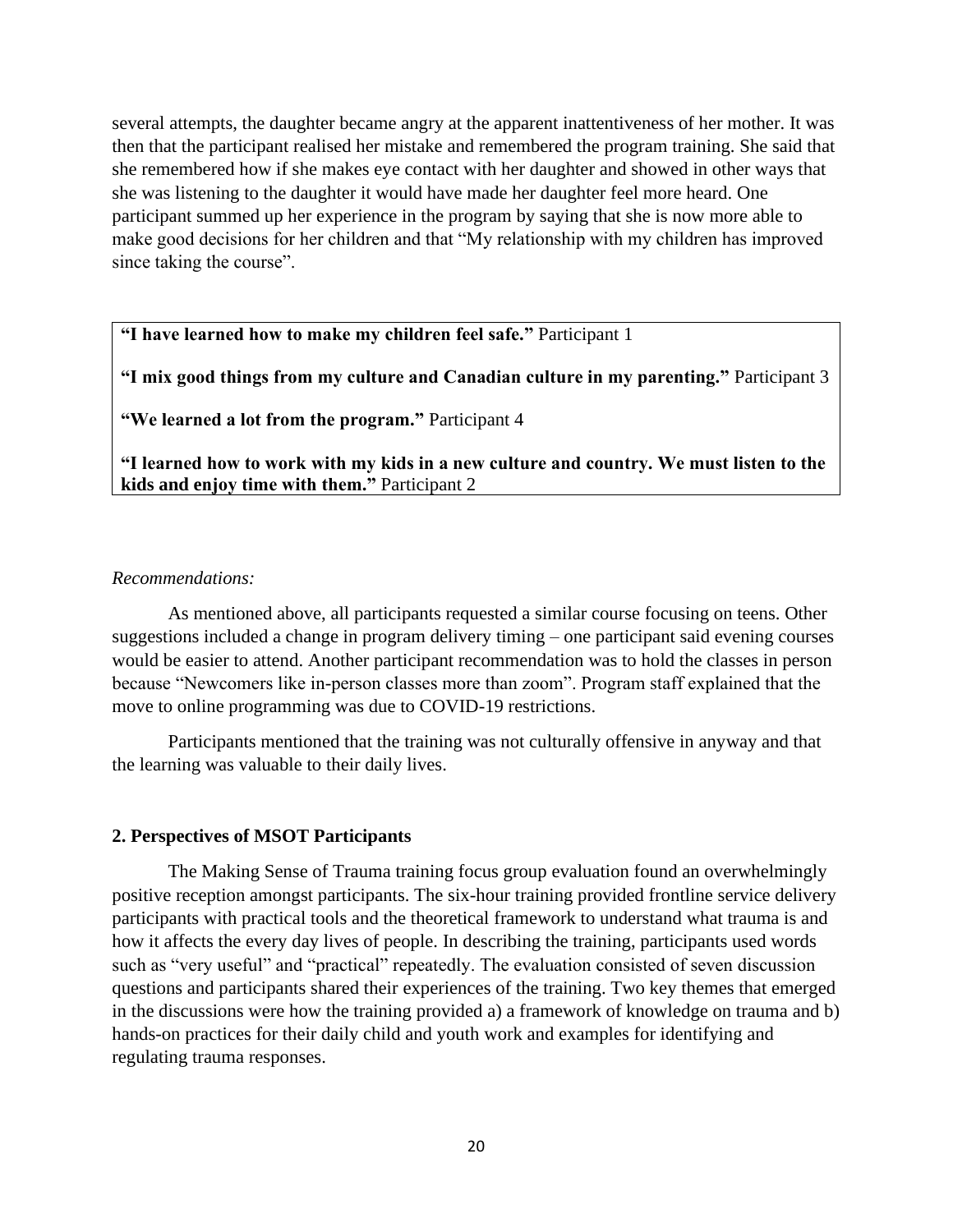# *Framework of trauma knowledge:*

Participants frequently referenced a key phrase from the training when working with a child or youth with challenging behaviour: "It's not 'What's wrong with you?' but 'what's happened to you?"". This phrase entirely reframed participants' posture towards clients, removing blame and perceived conflicts with authority and instead creating a posture of "withness", allowing participants to focus on "being with" dysregulated clients, looking past the behaviour to the issue and thereby meeting the clients' need for connection and co-regulation. This shift in participant posture towards clients entirely changed the practice of participants and outcomes for clients from addressing the "symptoms" of an issue to addressing the cause of the issue itself.

Another outcome of this shift in perspective was described by a participant as "it teaches you not to take things personally", knowing that a client's dysregulated behaviour may not be caused by poor participants' facilitation, but by the client's internal struggle. Participants found that the trauma framework is "very useful in daily life and also [when] working with your coworkers as well…it gives you more resilience" and "it [the framework] improves your job and how you perform your job".

**"I now have more strategies for keeping myself calm when a client is dysregulated. This training helps me help myself too."** Participant 1

**"The training supports staff in asking questions and seeing the child behind the behaviour."** Participant 3

# *Practices for daily youth work:*

Participants noted that the training taught them about the physiological and psychological intersection of trauma, and this provided hands-on strategies they could use in their daily work. Understanding how trauma physically impacts the brain and the body's responses (fight, flight or freeze responses), provided strategies to use with dysregulated clients, such as breathing exercises, doing full body movements or other grounding techniques to re-integrate the parts of the brain during a trauma response. Participants provided the following feedback on these strategies:

-supports participants in asking questions, seeing the child behind the behaviour and listening more and listening better to clients

-creating points of connection and the ability to stay connected with participants provides protective factors for the client against negative social behaviours

Participants also noted that the practices for dealing with trauma responses also helped keep themselves calm in stressful or overwhelming situations, benefiting not only the clients but the participants themselves.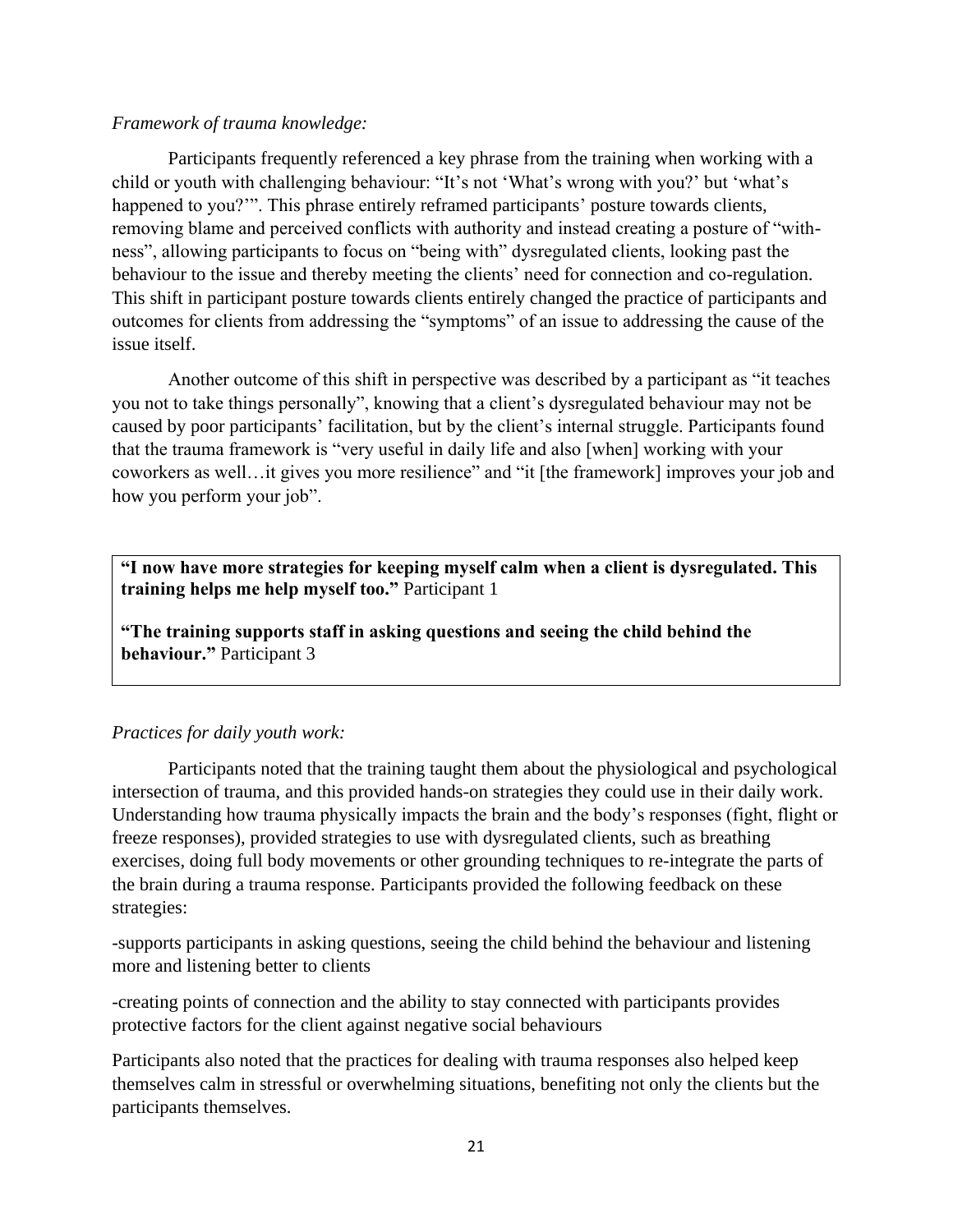# **"I've been given concrete tips to help with students behaviour issues."** Participant 2

**"Sharing stories with clients helps me to create a connection with the client. It makes me more empathetic too."** Participant 4

# *Recommendations:*

Participants made a few recommendations about the delivery of the training; some participants would have preferred to complete the training in person, rather than online (due to COVID -19 regulations), or as a live/"real time" training with other participants. Other participants requested handouts or take-home materials to make the training more interactive. Another option participants mentioned was to "chunk" the training into smaller modules completed over a longer time period or to create perpetual tutorials that could be used as refresher or "upkeep" coursework over time.

Overall, participants expressed how the training material was new and ground-breaking for them, transforming their practice in very significant, foundational ways. The participants unanimously recommended the training to their colleagues and anyone working with children and youth, especially others like them who work with refugees and newcomers.

The overwhelmingly positive participant response to the training suggests that the program consider an increase in MSOT training opportunities for a larger number of service delivery participants including education participants. The sense among participating participants of the uniqueness and freshness of the training also suggests that the MSOT training meets a significant participant need for trauma-informed professional development. While the valuable and general practices of child and youth work is necessary to N.E.E.D.S. Inc. work, the focus groups suggest that there is a hunger and need for continued trauma related training among participants.

**"I would like to take further training like [MSOT] from them or others on the topic."** Participant 5

**"This training changed my life. It helps me not only understand my clients but also myself and the others around me. It changes everything."** Participant 4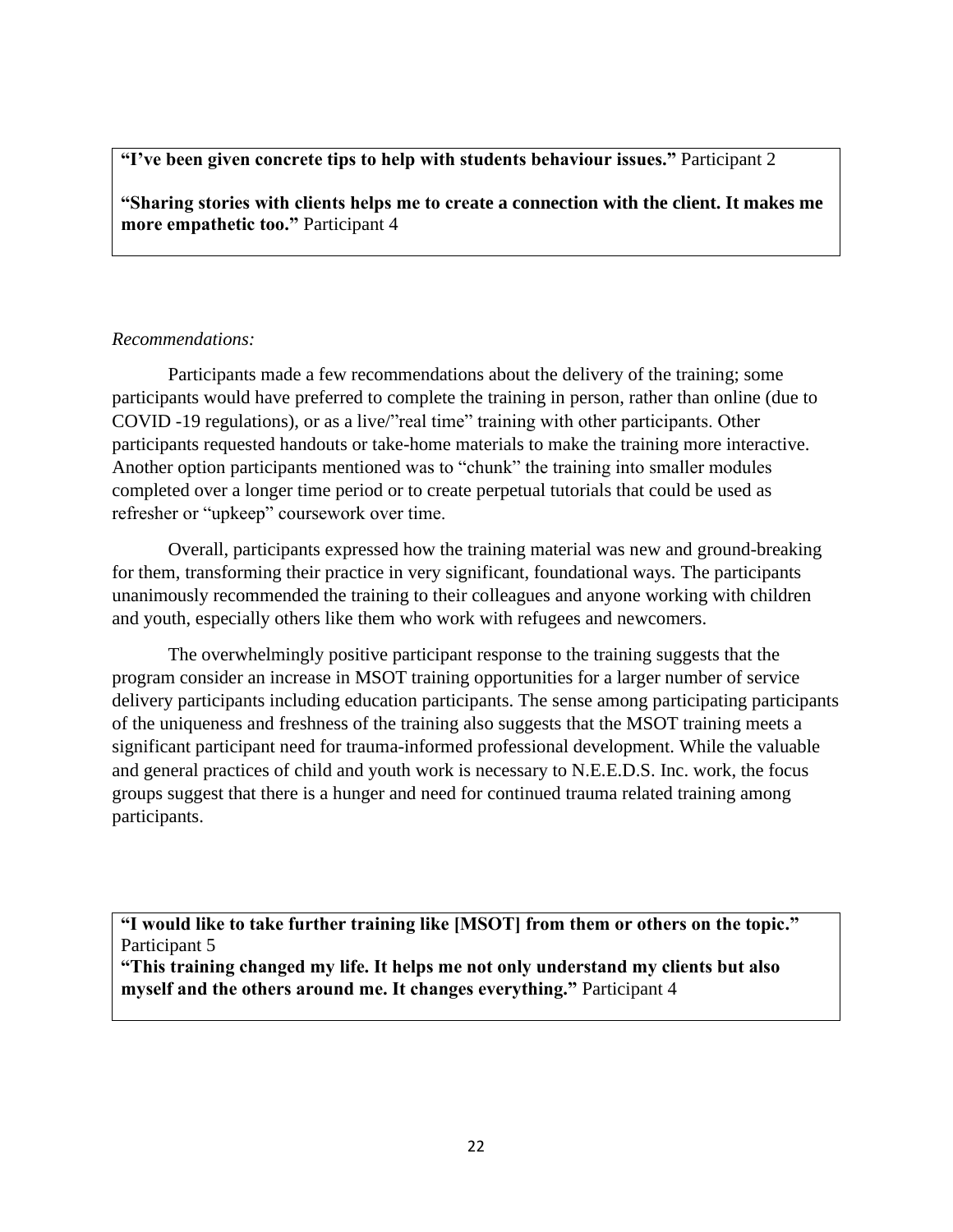# **3. Perspectives of Program Facilitators**

Analyzing staff interviews on the program's progress thus far yielded the following key findings.

# *Implementation and outcomes*:

100% of staff reported that the program was implemented as planned and that program objectives were met. In fact, the program exceeded its objectives in regards to targeted clients; the original target demographic for the program was Syrian refugees and the program was able to meet this target and expand beyond it to include a wider variety of clientele. Being able to meet and exceed target clientele offerings demonstrates the effectiveness of the program processes and management.

# *Organizational and management structure:*

All interviewees reported that the program is well staffed and that management support was highly effective. The strong relationship between frontline staff and managers was a clear theme in all interviews. Frequent contact with management and availability of managers meant that the service delivery team was able to draw on advice and support in a timely manner.

**"The managers were always available to help me."** Staff Member 1

# **"I was able to communicate with the managers very easily and often."** Staff Member 2

# *Program Resources:*

Program resources were found to be readily available; documentation and curriculum were easily accessible for service delivery staff, making program delivery efficient and consistent. A specific challenge experienced by service delivery staff was fluctuating interpretation needs. Generally, interpreters were available to support program delivery but a in a few cases a client with new language needs would attend program (for example, requiring Thai language interpretation) and the service delivery team would not have immediate access to Thai interpretation. Staff reported that this did not greatly affect the program delivery but having the ability to provide interpretation in every client's language, even to new clients, would have enhanced those clients' program experiences.

# **"Interpreters are so important to all our programs and especially one on emotional health."** Staff Member 2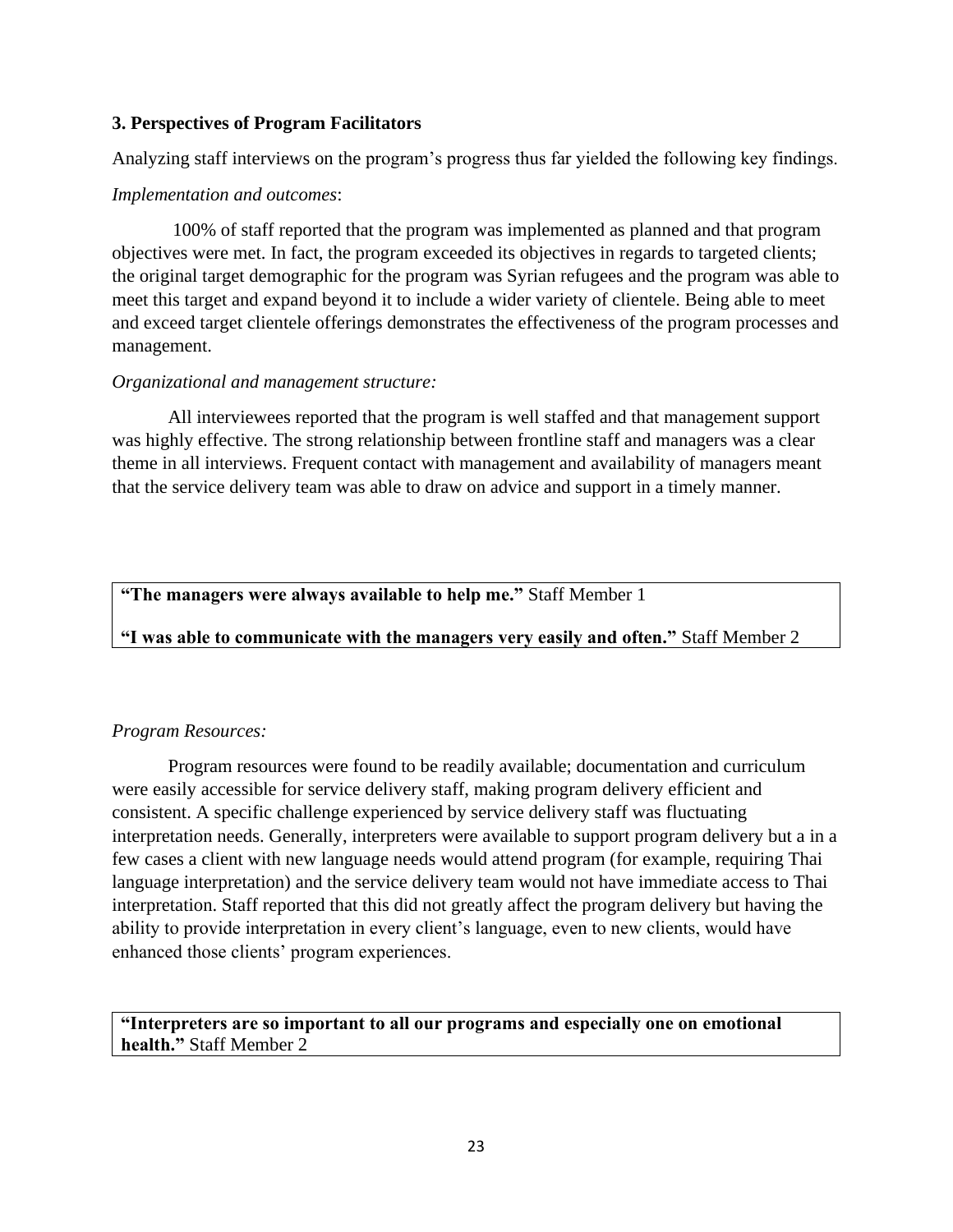### *Service Delivery Issues:*

Issues in delivering the program surrounded COVID-19 complications, particularly the need to move programming online to Zoom. While N.E.E.D.S. Inc. staff are equipped and experienced at providing programming online, the issues clients experienced attending online programming remain. Client engagement on the online platform was less consistent than comparable in-person programming N.E.E.D.S. Inc. has provided. Attending school online and the constant COVID-19 volatility affected clients' online fatigue. Some clients were hesitant to turn their cameras on during programming and this diminished the level of connection between clients and staff and other clients. Lack of client access to devices precluded or reduced some clients' participation, particularly when a family had only one device shared between all children. When clients had access to a device, low digital literacy among some clients presented challenges in attending or fully participating in the program. Additionally, some clients became distracted by family members or other things specific to their home environment while participating in the online program. Finally, collecting evaluation data proved to be more challenging in the online context and some clients were not keen or able to provide program evaluations online.

In the face of these challenges program staff did their best to provide clients with digital literacy coaching on the go and deliver the program with flexibility, including frequent movement breaks or adapting sessions to the particular interests of clients attending that day.

**"Because of COVID, clients attending program in a room they shared with family members. They couldn't talk freely and sometimes were distracted. They didn't always have a device they could use to attend the program."** Staff Member 2

**"We did our best with the COVID restrictions. It wasn't easy but we adapted well and the program ran smoothly."** Staff Member 3

**"Being flexible is so important in delivering the program**." Staff Member 5

### *Client Recruitment:*

Client recruitment targets for the program were met. Staff reported that client recruitment was hampered by clients' lack of access to technology; some clients simply could not attend because they lacked devices. Some aspects of programming (especially those targeting high school students) were affected by client retention issues; clients would attend but report that they were tired afterschool and couldn't attend every time or for other reasons attended inconsistently. To counter this challenge, the program offered Certificates of Completion that clients could list on their resumes.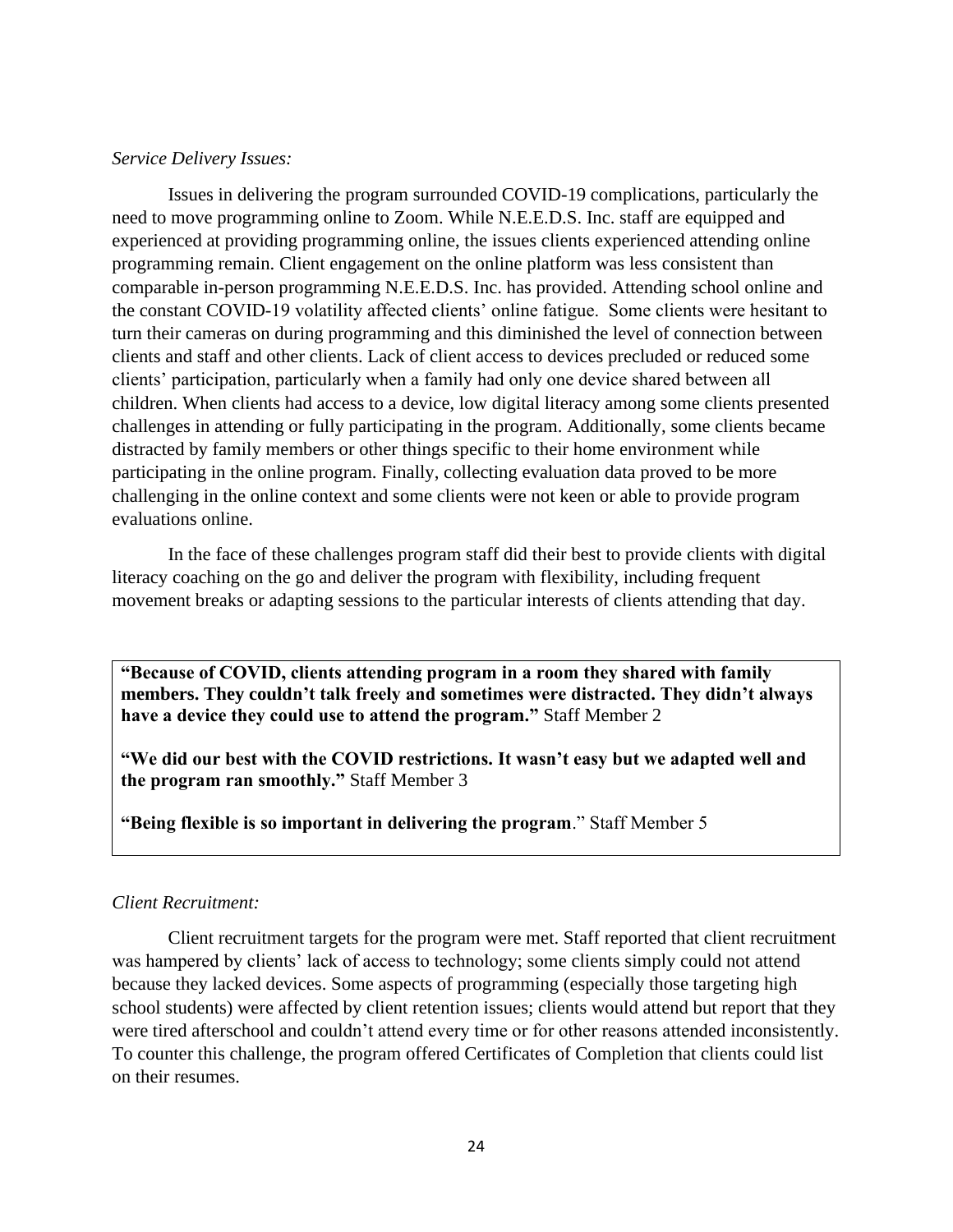Client recruitment strategies were also adapted to include N.E.E.D.S. Inc. SWIS workers who already had strong relationships with clients and could effectively connect interested clients to program staff. One staff member reported that one family intended to participate in the program but then when asked to register with N.E.E.D.S. Inc. to enroll declined.

The challenges associated with recruitment did not ultimately reduce the effectiveness of the program but provided service delivery staff with opportunities to develop additional recruitment strategies.

**"We superseded our recruitment targets. It feels good to be able to offer our programming more widely".** Staff Member 1

**"The recruitment process went more smoothly when we involved SWIS. They have strong relationships with clients and know who would be interested in participating in a program like this. Clients who are interested keep attending."** Staff Member 2

### *Lessons learned and recommendations*:

Several staff reported that flexibility was a key to program delivery success; flexibility in adapting programming on the go for the specific clients who attended that day as well as program delivery flexibility. Adapting programming on the go meant that staff would be ready for the unexpected, from differing language levels and interpretation needs from session to session as well as tailoring each session's delivery to the clients who were present that day, such as including more movement breaks or discussions. Program delivery flexibility meant that staff would provide parents in the COS programming with alternate times or make up sessions to accommodate the demands of changing parenting responsibilities or other factors affecting the clients' ability to attend.

Amongst the team, a key theme that emerged in the interviews was the strength of ongoing staff communication and collaboration, both with each other and management. This included the team process and approaches to brain storming and troubleshooting to deliver the program in the best ways possible.

### *Recommendations from the staff were concrete:*

- Reduce session duration from 1.5 hours/session to 1 hour/session to address Zoom fatigue.
- If possible, provide clients with devices on loan for the duration of the program.
- If possible, run programming in person.
- Be prepared to adapt English language level used in programing from session to session, based on clients' needs and increase availability of interpreters.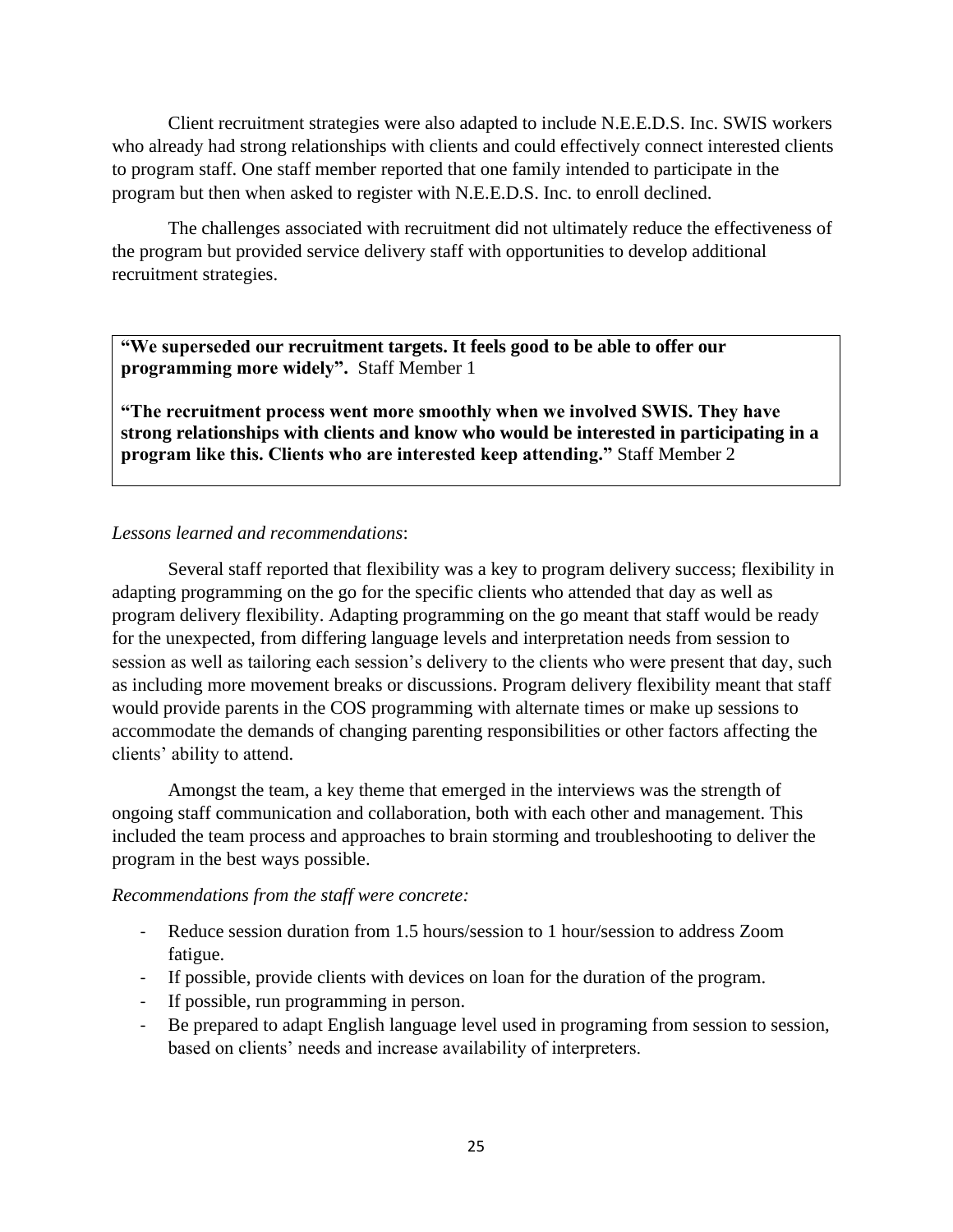**"We are a flexible team. Running program during COVID made us an even more flexible team. We saw even more value in collaboration."** Staff Member 3

**"Being able to be constantly in touch with our managers made it possible to run the program flexibly and to respond to changing client needs quickly."** Staff Member 4

# **Section 8: Observations and Recommendations**

### **A. Observations**

The overall outcomes of the intervention have been found positive. For all indicators, a good number of program participants who participated in this evaluation study demonstrated or reported changes in the intended directions. The qualitative part of the investigation has helped us to make clearer understanding of how the project produced positive changes among the participants and how they perceived the benefits of the intervention. Parents who participated in the focus groups informed that the Circle of Security training produced increases in confidence and new awareness in their parenting practices and that their relationship with children improved as a result of receiving this training. They have realised the importance of family attachment and safe, healthy, and caring environments for health growth of children. However, they, in general, emphasised the importance of the inclusion of lessons on parenting teenaged children in the COS curriculum. They also suggested combining their own cultural values with Canadian values in parenting training. Some COS participants preferred evening class and in-person sessions rather than remote meetings.

The MSOT training has been found very effective in increasing knowledge and skills about the protective factors among refugee children and youth and developing a trauma-informed perspective among service providers. MSOT participants found the training "very useful" and most of the participants (73% and another 22% said "to a great extent") reported that the training significantly increased their knowledge on trauma and its impact on the wellbeing of refugee children and youth. They found the training very useful in daily life and workplace and recommended continued opportunities for service providers to undertake this training. Some participants recommended in-person, rather than online delivery of the training and the distribution of handouts or take-home materials to make the training more interactive.

As per the opinions of the project staff, the program was well-staffed and well-managed. They, in general, appreciated the strong relationship between frontline staff and the managers for effective and efficient delivery of programming. However, they identified a number of challenges related to fluctuating interpretation needs, issues related to recruiting and retention of high school students, problems with consistent engagement of children and youth during remote programming. They suggested a number of adaptations for smoother and more effective implementation of the intervention such as emphasizing in-person programming, reducing group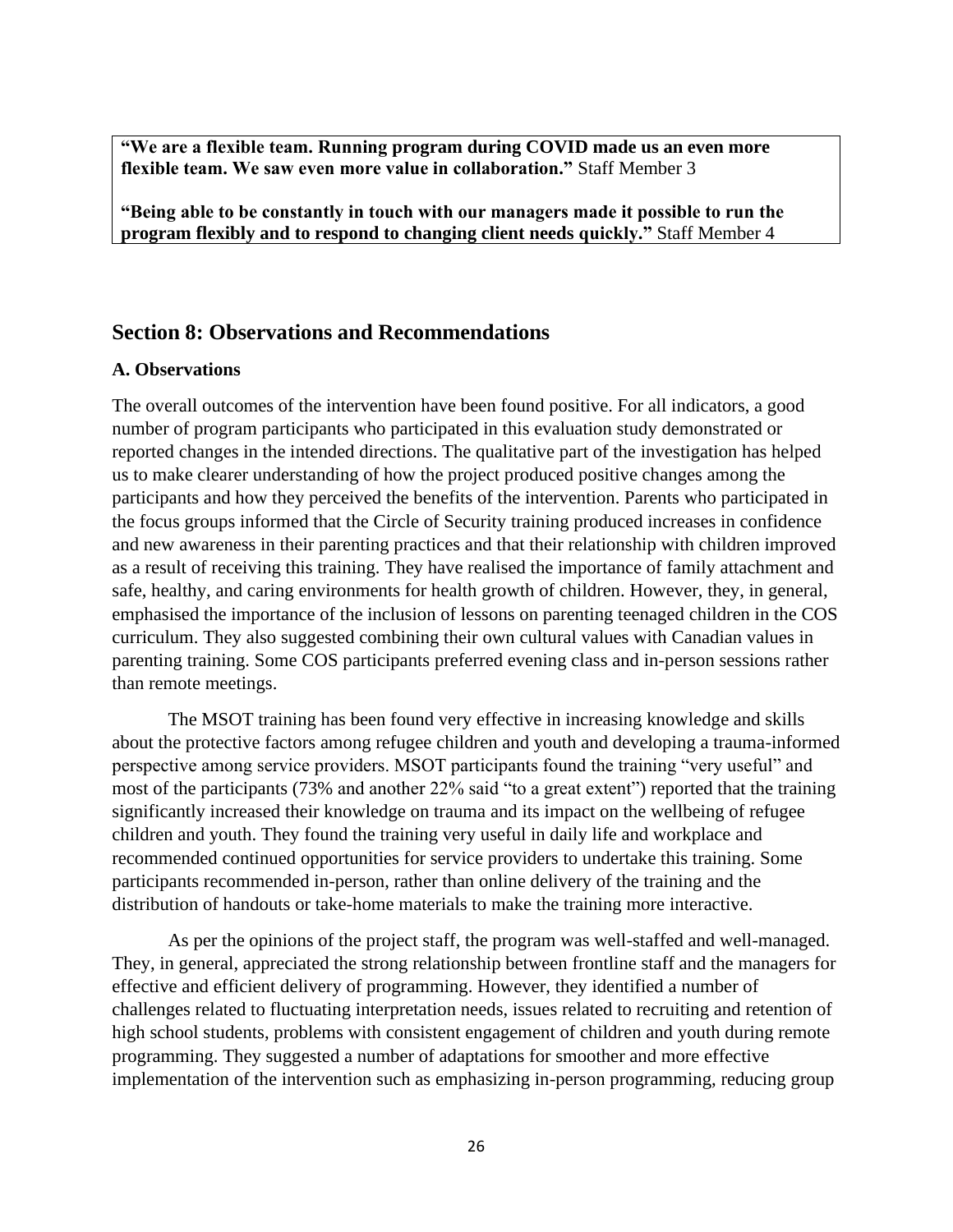sizes and session lengths (in cases of remote programming), and lending devices to clients who need.

Finally, the PME plan intended to measure outcome indicators terms of changes in numbers, which are unstandardized values. It would be more useful if more standardized values such as changes in percentage and differences in means (average scores) between pre-program and post-program are considered to measure the intended outcomes.

# **B. Recommendations**

Based on the above analysis of study findings, the following measures are recommended for consideration in future implementation of the project:

- 1. Lessons on parenting teenage children are included in the COS curriculum.
- 2. The COS curriculum is revised to incorporate clients' perspectives in parenting values and practices.
- 3. COS sessions are scheduled in the evening, so its easier for clients to attend meetings.
- 4. In-person delivery of programming (PSE, COS, and MSOT) is prioritised whenever possible.
- 5. Short handouts on the key contents of the MSOT training are produced to be distributed among the participants.
- 6. When delivered remotely, PSE and COS group sizes and session length are reduced.
- 7. Devices are lent among clients who need them allowing for them to attend remote sessions.
- 8. Ensure flexibility in programming so that clients can complete all lessons
- 9. Take measures to provide incentives to clients to complete lessons, so retention can be enhanced.
- 10. More robust analytical approaches are adopted to measure project outcomes.

# **References**

Brown, J. S., Meadows, S. O., & Elder, G. J. (2007). Race-ethnic inequality and psychological distress: Depressive symptoms from adolescence to young adulthood. *Developmental Psychology, 43,* 1295-1311. <http://dx.doi.org/10.1037/0012-1649.43.6.1295>

Gilmore, Linda A. and Cuskelly, Monica (2008) *Factor structure of the parenting sense of competence scale using a normative sample.* Child care, health & development, 38(1). pp. 48-55.

Harris, K. M., Halpern, C. T., Whitsel, E., Hussey, J., Tabor, J., Entzel, P., & Udry, J. R. (2009). *The National Longitudinal Study of Adolescent to Adult Health: Research design.* Retrieved from <http://www.cpc.unc.edu/projects/addhealth/design>